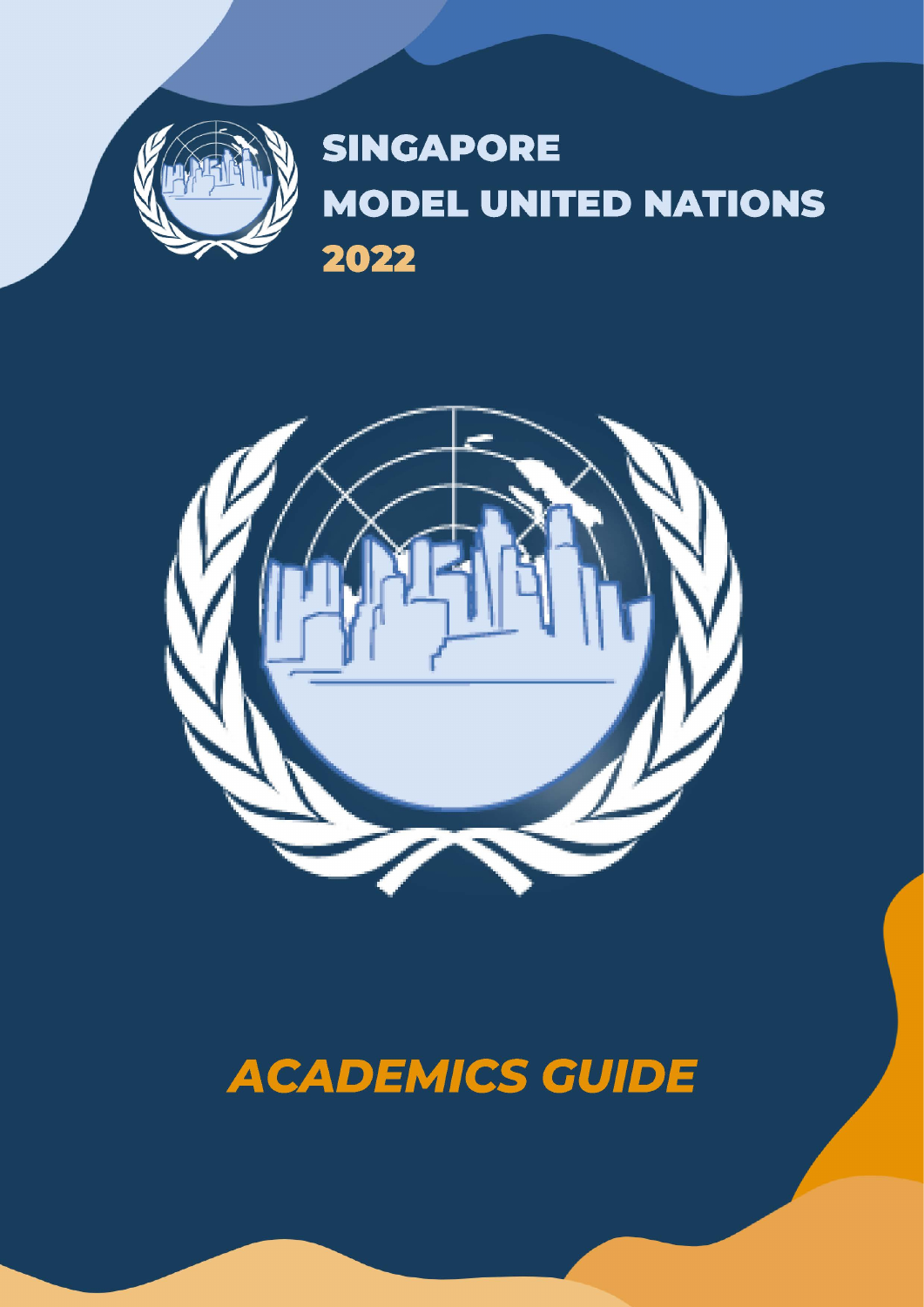### TABLE OF CONTENTS

| <b>INTRODUCTION</b>                                            | 3        |
|----------------------------------------------------------------|----------|
| <b>CONTACTS</b>                                                | 3        |
| <b>POSITION PAPER</b>                                          | 4        |
| <b>Format</b>                                                  | 4        |
| <b>Guiding Questions</b>                                       | 5        |
| <b>DELEGATE CONDUCT</b>                                        | 6        |
| <b>Dress Code</b>                                              | 6        |
| <b>Code of Conduct</b>                                         | 6<br>9   |
| <b>Attendance</b>                                              |          |
| <b>Decorum</b>                                                 | 9<br>9   |
| <b>Academic Integrity</b>                                      |          |
| <b>DRAFT RESOLUTIONS</b>                                       | 10       |
| <b>Preambulatory Clauses</b>                                   | 11       |
| <b>Operative Clauses</b>                                       | 13       |
| <b>Amendments</b>                                              | 15       |
|                                                                |          |
| <b>COMMITTEE SPECIFIC MECHANISMS</b>                           | 18       |
|                                                                |          |
| <b>TOPIC GUIDE REVISIONS</b>                                   | 19       |
| <b>SMUN 2022 Sections</b>                                      | 19       |
| <b>Information Boxes</b>                                       | 20       |
| <b>PLAGIARISM POLICY</b>                                       | 22       |
| <b>Guiding Principles</b>                                      | 22       |
| <b>Definition of Plagiarism</b>                                | 22       |
| <b>Process of Inquiry</b>                                      | 24       |
| <b>Consequences and Penalties</b>                              | 25       |
| <b>CITATIONS AND STYLE GUIDE</b>                               | 26       |
| <b>Expectations</b>                                            | 26       |
|                                                                |          |
| <b>DELEGATE ASSESSMENT RUBRICS</b><br><b>Rubrics Breakdown</b> | 28<br>28 |
| <b>Discretionary Best Delegate (DBD) Policy</b>                | 30       |
|                                                                |          |

**2**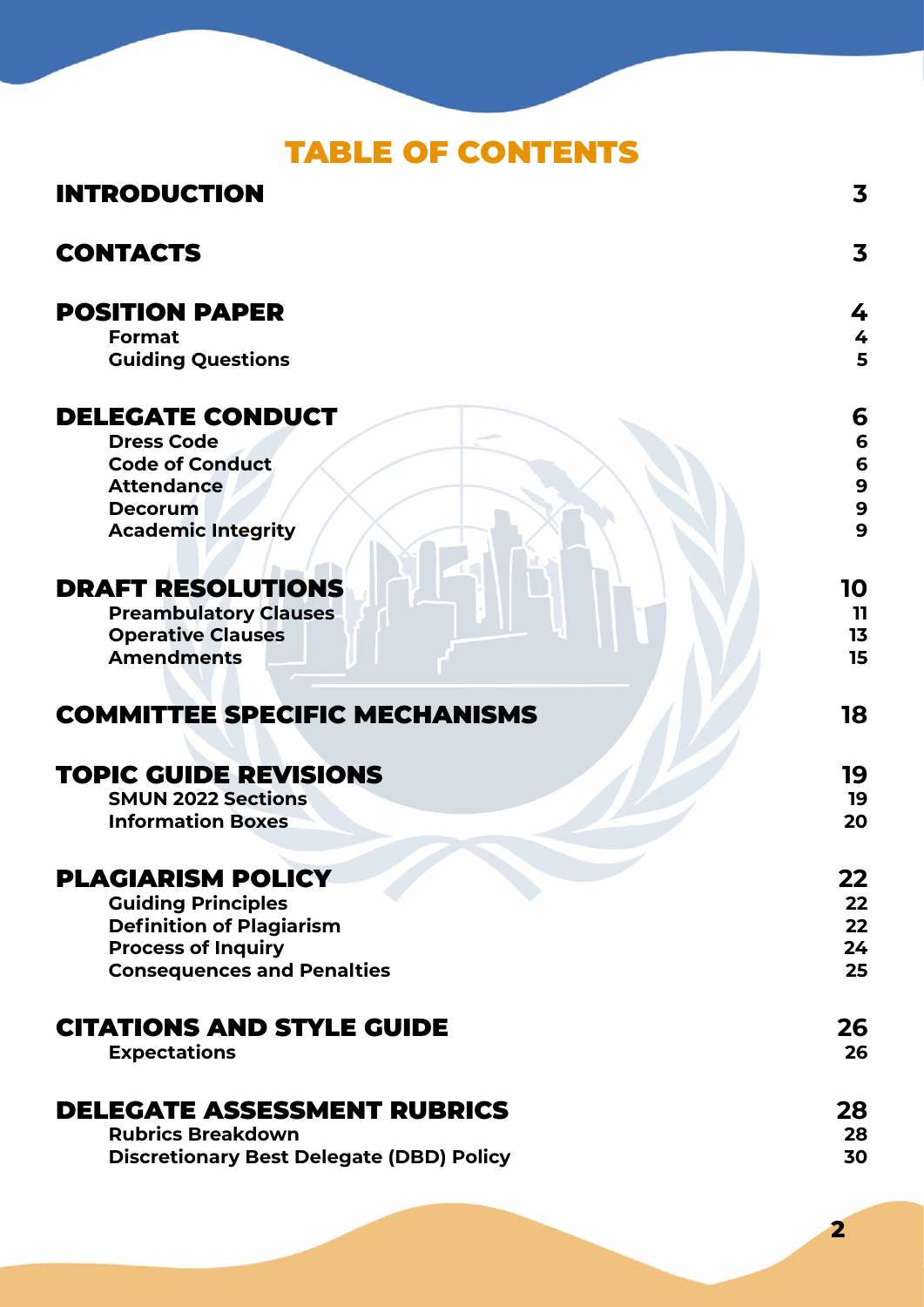### INTRODUCTION

<span id="page-2-0"></span>Welcome to SMUN 2022! This Academics Guide is specially written by the SMUN Academics Team to bring you through the academic expectations for the conference. This is designed to equip delegates with the understanding of relevant documents which will be used or submitted before and during the conference. This Guide will cover the guidelines for the submission of Position Papers, Draft Resolutions and Amendments. However, this Academics Guide should not be read alone, but in tandem with the Rules of Procedure. Please take your time to peruse all these documents, including your committee Study Guides, and carry out your necessary preparations for a meaningful conference. We look forward to your enthusiastic participation at SMUN 2022!

### CONTACTS

Should you have any queries, please feel free to send an email to the respective departments or committee daises. Academics Email (for academic-related queries): academics@singaporemun.org

Operations Email (for conference setup-related queries): operations@singaporemun.org

Liaisons Email (for general queries): liaisons@singaporemun.org

Committee Emails (for committee-specific queries and the submission of documents):

| WHA - World Health Assembly                                  | smun22.wha@gmail.com      |
|--------------------------------------------------------------|---------------------------|
| <b>WB - World Bank</b>                                       | smun22.wb@gmail.com       |
| CELAC - Community of Latin American and Caribbean States     | smun22.celac@gmail.com    |
| <b>UNDC - United Nations Disarmament Commission</b>          | smun22.undc@gmail.com     |
| <b>HRC - Human Rights Council</b>                            | smun22.hrc@gmail.com      |
| <b>UNSC - United Nations Security Council</b>                | smun22.unsc@gmail.com     |
| COP26 - 2021 United Nations Climate Change Conference        | smun22.unfccc@gmail.com   |
| <b>HOC - House of Commons</b>                                | smun22.hoc@gmail.com      |
| ASEAN+3 - Association of South East Asian Nations Plus Three | smun22.apt@gmail.com      |
| <b>Press Corps</b>                                           | smun22.press@gmail.com    |
| Crisis - USA Cabinet                                         | smun22.cmc.usa@gmail.com  |
| Crisis - USSR Cabinet                                        | smun22.cmc.ussr@gmail.com |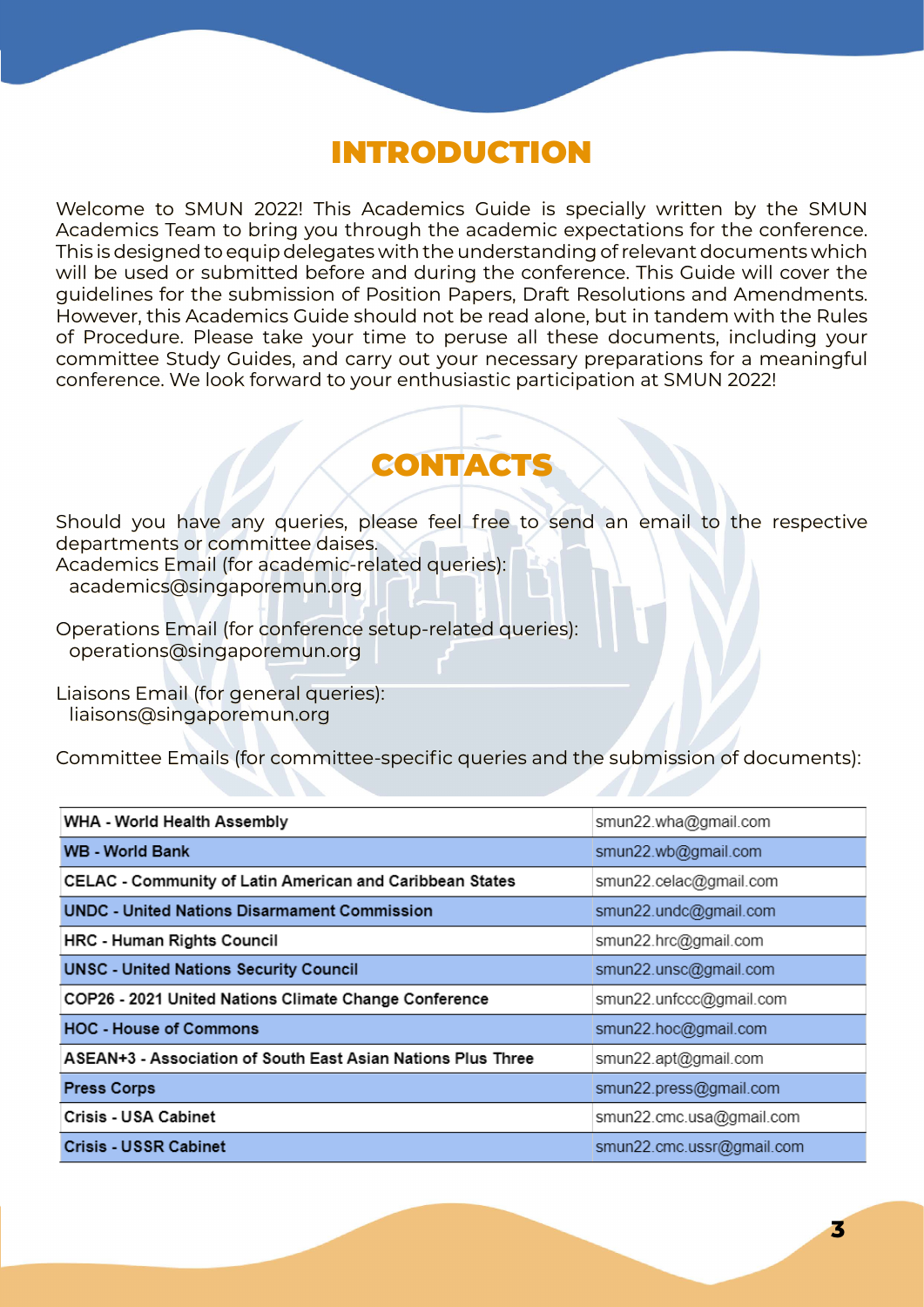### POSITION PAPER

<span id="page-3-0"></span>Delegates are required to complete and submit one single document consisting of two (2) Position Papers, one for each topic. These papers should be emailed to your respective committee daises to their GMail inboxes no later than 31 May, Tuesday 2359hrs (GMT+8). Failure to submit will result in disqualification from the Best Position Paper award and other award penalties.

A Position Paper provides a clear picture of a stakeholder's stance on a particular topic and its policies and interests. It should represent the viewpoints of the country or portfolio you are representing, which is separate from your personal opinions on the issue.

#### **Format**

Delegates are to adhere strictly to the following format:

Position Papers should be titled SMUN2022\_PositionPaper\_(Committee Name)\_ (Stakeholder). E.g. SMUN2022\_PositionPaper\_SOCHUM\_China

Position papers are to be written in British English. Sections written in any language other than English will not be taken into account.

Position Papers are to be written in prose, in Times New Roman, font size 11, single line spacing in justified format, with one (1) inch margins and zero (0) kerning value.

Any referenced sources should be inserted as footnotes in-text and compiled into a Bibliography at the end of the Position Paper, following the 17th Edition Chicago Manual of Style (CMOS17) Notes-Bibliography system. A summary of expectations is outlined in the Citations and Style Guide section of this document.

The Position Paper document should not exceed 500 words per topic, excluding Bibliography.

The Position Paper document should be saved as a PDF file.

**4**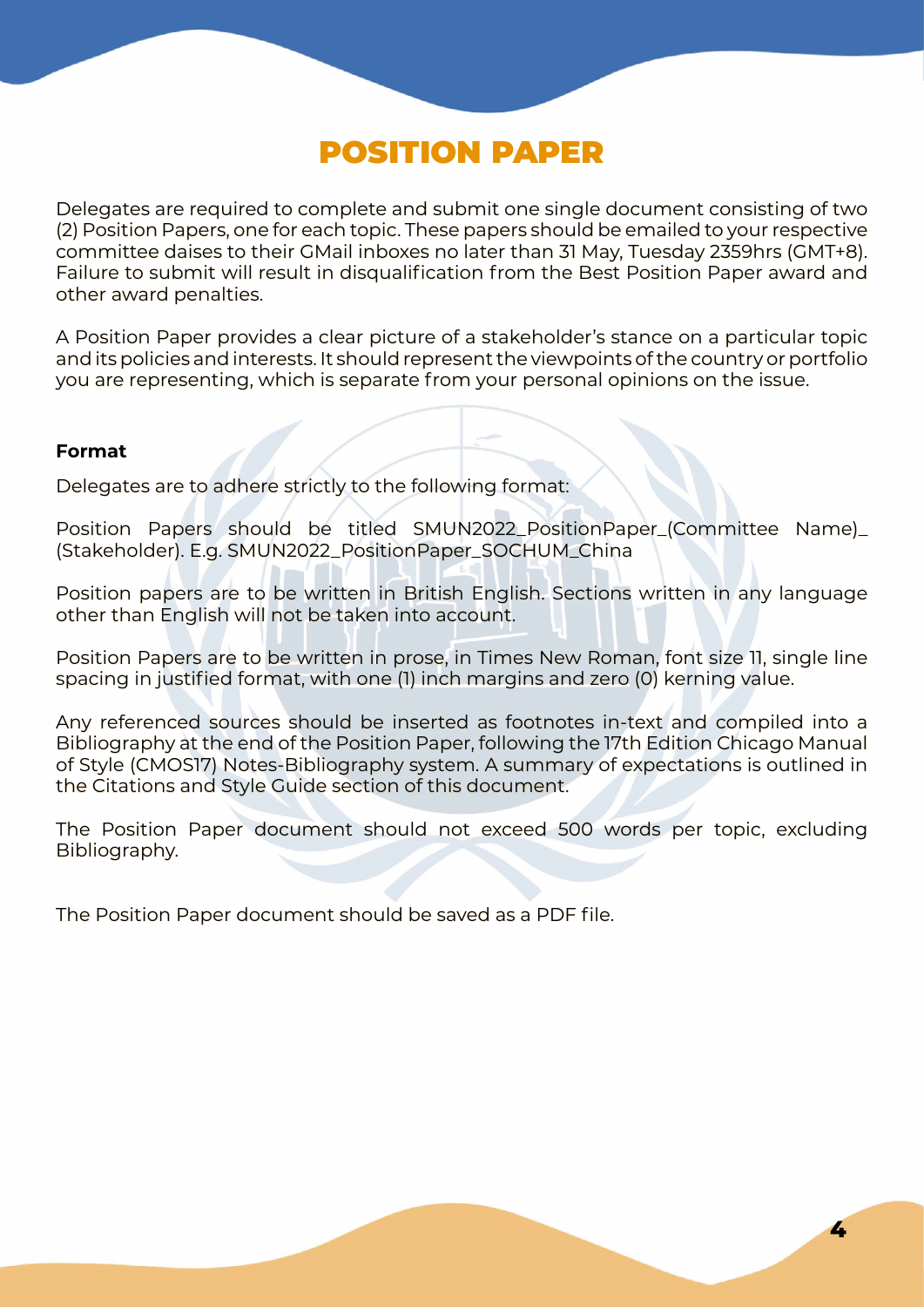#### <span id="page-4-0"></span>**Guiding Questions**

The following structure is a recommendation that you may choose to follow in writing your Position Papers. The sections and questions stated below are by no means exhaustive, and you are free to make any changes to the recommended structure or create your own.

#### **Background**

This section should focus on a basic overview of the contentious aspects of the issue. It is meant to identify critical components of the issue that your country believes should be the focus of debate.

What are the critical problems of the issue?

Why are these problems important to your portfolio, the committee and the world at large?

What are the causes, proximal and root, of these problems?

#### Stakeholder's Position

In this section, you should be identifying your country or portfolio's stance on the issue. These can vary significantly depending on the strategic interests, as well as the cultural and political viewpoint of the country or portfolio you are representing.

According to your country/portfolio, should this issue be solved, mitigated or left alone? What are your country/portfolio's own policies on the issue? Has your country/portfolio taken any action?

What are the pros and cons of solving, mitigating or leaving the issue alone? Is your country//portfolio being influenced by other external entities (e.g. other nations/ regional organizations) into adopting specific stances/policies?

#### Possible Solutions

In this section, the focus should be on possible policies or measures that can be adopted by your committee in order to further advance your country/portfolio's objectives.

What solution would best advance your country/portfolio's interests? Which part of the issue is your solution trying to solve? Does your committee possess the mandate to carry out your proposal? What is the cost of your solution? Can the committee/larger overarching body (e.g. United Nations) bear the cost? How will the solution be funded? Would other countries/portfolios disagree with your solution? Why or why not? Has your solution been implemented by the United Nations/regional and international governmental organizations/non-state entities and organizations/other countries/ portfolios before? What are some benefits and limitations of the solution already in place?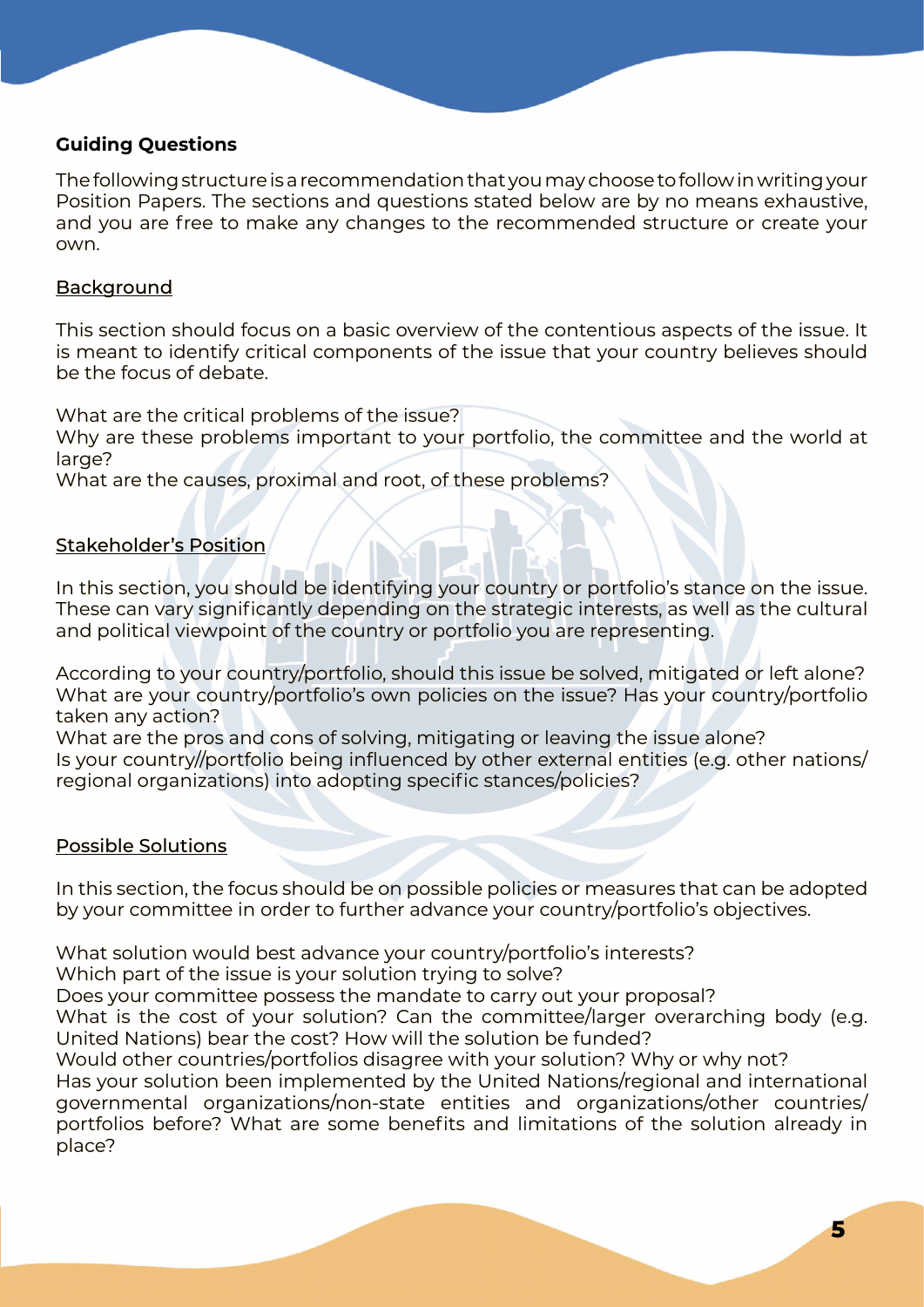### DELEGATE CONDUCT

#### <span id="page-5-0"></span>**Dress Code**

As the conference will be held physically, all delegates are expected to be dressed in at Western Business Attire. Any delegate caught dressed inappropriately will be required to change, and failure to do so may result in delegates being barred from committee sessions.

#### **Code of Conduct**

The Code of Conduct (referred to as "Code" thereafter) is established herein at SMUN 2022 to codify the standards and expectations the Secretariat has of participants at the conference to uphold professionalism and maintain an environment conducive for a worthwhile experience for all. The Secretariat reserves the sole right to interpret the Code contained herein to address any breaches and complaints that may arise and arbitrate any disputes or conflicts so as to upkeep the conference's professional standards and safeguard the wellbeing and safety of all participants. Insofar specific reference is made to delegates in this Code, the Secretariat emphasizes that this Code shall apply to any and all participants at the conference, be it delegates, chairpersons, administrative staff or Secretariat members.

Delegates are expected to treat all conference staff and other delegates with utmost respect. Derogatory, offensive, and inappropriate remarks or acts will not be tolerated. Unruly behavior will not be tolerated, and delegates found misbehaving will face disciplinary action. Such behavior will be classified broadly as either a minor infraction or major infraction.

A minor infraction is generally defined as behavior that disrupts the proceedings of council and/or reduces the conduciveness and/or quality of the debate experience. Such infractions can include but are not limited to:

- Cross-talking during debate sessions, except during unmoderated caucuses,
- Disrespecting the Secretariat, Dais and/or other delegates,
- Using electronic devices in a disruptive manner,

**6**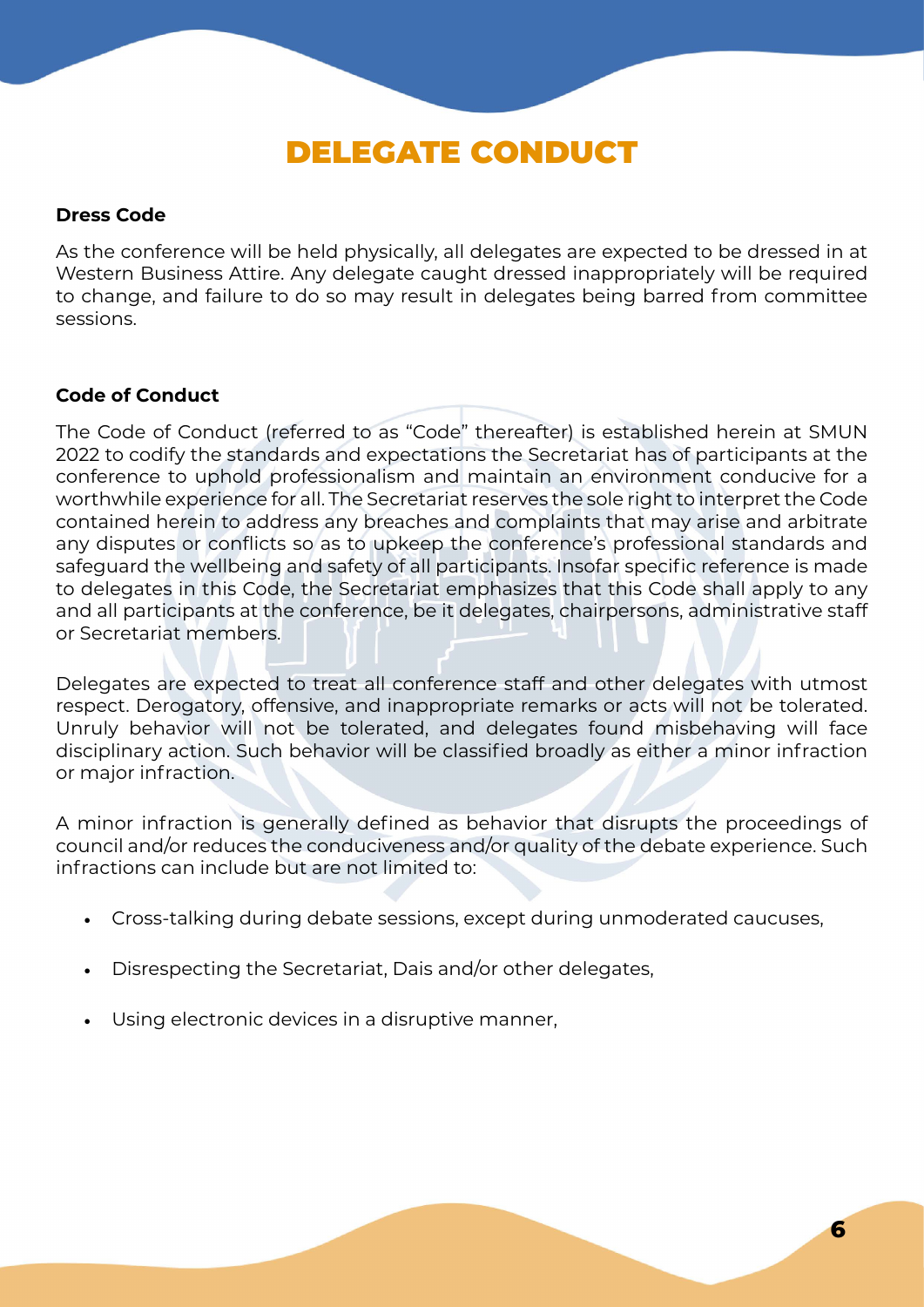A minor infraction will be assessed by its impact on the proceedings, and depending on the severity of impact, will be dealt with accordingly via the following penalties, in order of escalation:

- Verbal warning from the Dais
- Suspension of speaking and/or any other rights from the Dais
- Verbal warning from the Secretariat
- Escalation of infraction to a major infraction, with notice made to relevant Pointsof-Contact

A major infraction is generally defined as wilful behavior that severely disrupts the proceedings of council and/or greatly affects the quality of the debate experience for the whole-of-council, a group of and/or a specific individual. A major distinguishing point between a minor and major infraction is the establishment of wilful intent, which the Secretariat shall assess together with input from the Dais and relevant delegates. Such infractions are broadly classified into four major categories: plagiarism, harassment, sexual harassment and disruptive pattern. To afford delegates a safe avenue to report on such infractions, an Open Reporting Mechanism (ORM) is set up where delegates can submit a report, with choice of anonymity, to the Secretariat. Follow-ups will be planned with consideration to the nature of the reported infraction, the present facts of the case at that point in time and contextual circumstances.

For major infractions owing to plagiarism, the definition of such and follow-up penalties is already defined under the Plagiarism Policy section in this document. Delegates are reminded that the expectations for citations and usage of sources is also outlined in the Academics Guide in the Citations and Style Guide section.

For major infractions owing to harassment, it shall be defined as any act, gesture, speech or behavior that causes alarm or distress to another individual, or group of individuals. Such acts can include but are not limited to:

- Aggressive gestures and speech in all mediums and forms,
- Verbal, non-verbal and/or physical abuse,
- Verbal and/or non-verbal threats and/or gestures indicating a threat,

• Remarks that harm the racial and/or religious feelings of an individual and/or group;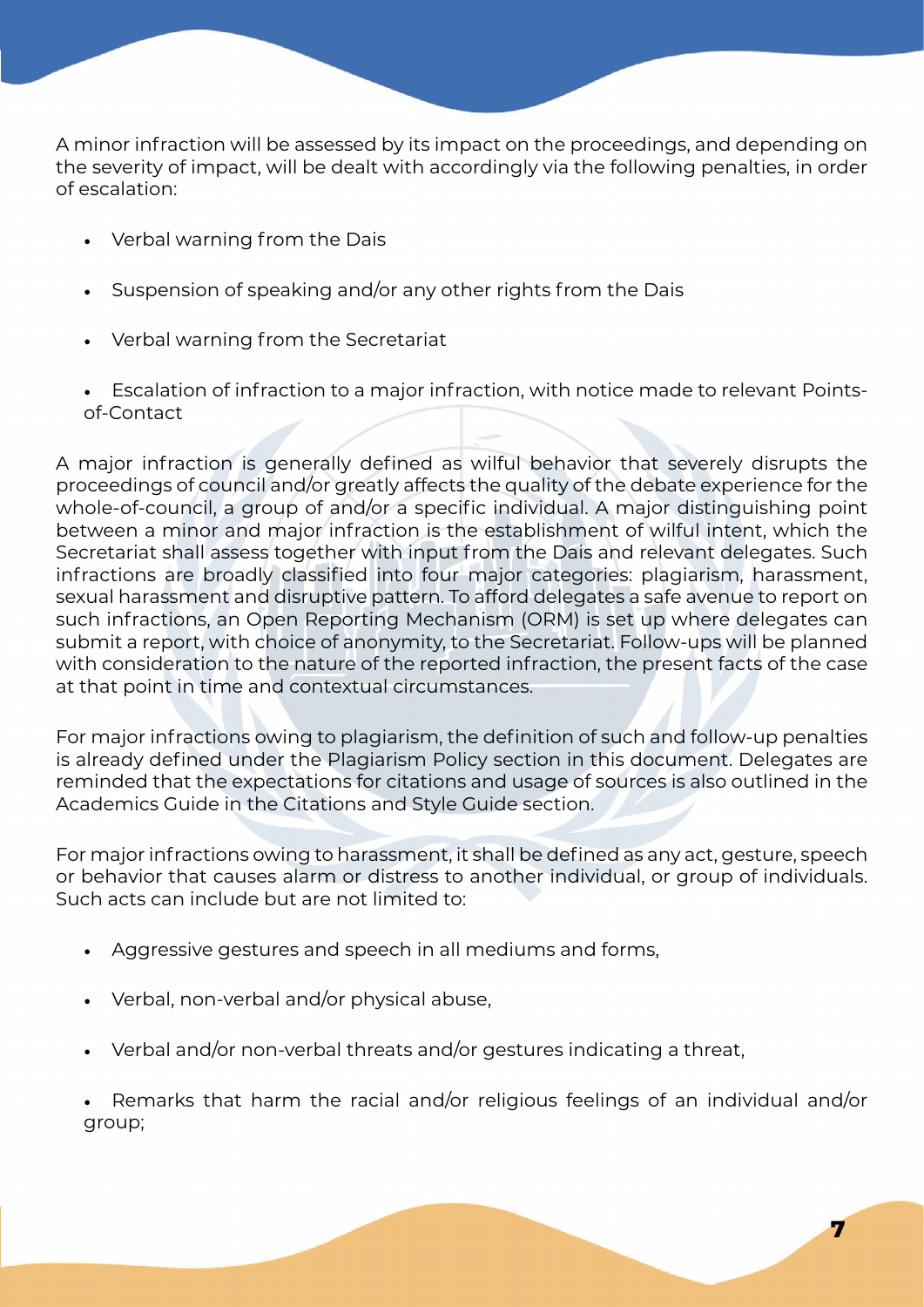• Remarks of bigotry and/or of excessive hatred towards any such individual and/or group

Major infractions owing to harassment, once verified, will lead to suspension from the conference with notice made to the relevant Points-of-Contact.

For major infractions owing to sexual harassment, it shall be defined as any behaviour amounting to sexual misconduct. Such behaviors include but are not limited to:

- Flashing (i.e. indecent exposure),
- Sexual harassment in all mediums and forms,
- Outrage of modesty,
- Voyeurism;

Major infractions owing to sexual harassment, once verified, will lead to suspension from the conference with notice made to the relevant Points-of-Contact, and the authorities if so required. Victims of sexual harassment at SMUN 2022 will have access to support during the conference as there will be trained sexual misconduct first responders present. All conversations and disclosures related to the case will be carried out in full confidentiality and anonymity, to protect the identity of the victims and safeguard their well-being.

For major infractions owing to disruptive pattern, it shall be defined as any cumulative behavior of disruption with the willful intent to reduce the quality of debate experience. Such a major infraction will be designated following a series of minor infractions with the establishment of wilful intent. Major infractions owing to disruptive pattern will lead to verbal reprimand and suspension of rights. Recidivism will lead to expulsion from the conference with notice made to relevant Points-of-Contact.

Delegates are highly encouraged to use the ORM to inform the Secretariat of any major infractions committed by other participants that are affecting them or that they have observed to be affecting others. The Secretariat takes the conference experience of every delegate seriously, and will not hesitate to investigate and verify such reports, and shall deal with offenders severely.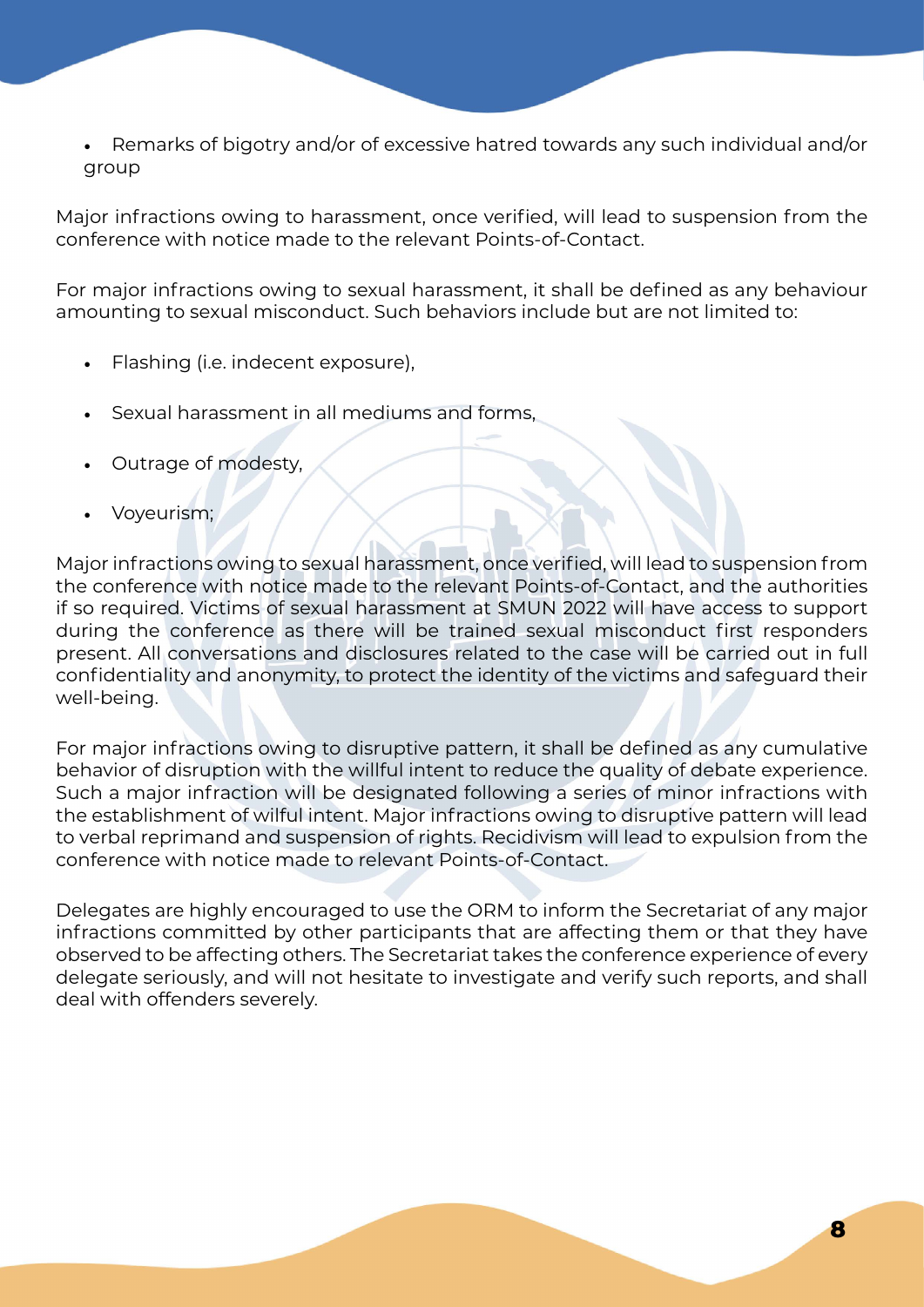<span id="page-8-0"></span>If any conflict or dispute should arise between parties named in a case of infractions under the Code, the Secretariat shall be involved in relevant investigations to clarify the facts of the case and arrive at a reasonable conclusion and settlement. Such investigations shall be done and recorded in full confidence, save for the relevant parties named and the Secretariat members involved in investigations. Referral of the case, and therefore referral of confidential details to external parties will be done on a case-by-case basis and the Secretariat reserves the sole discretion to do so.

#### **Attendance**

Delegates are required to attend at least seven (7) out of nine (9) committee sessions in order to qualify for an e-certificate of participation. Delegates who need to leave committee sessions halfway for emergency purposes should approach their committee Chairperson(s) or the Academics Team for assistance. Delegates who wish to be excused due to medical reasons are required to furnish a medical certificate upon returning to the committee session.

#### **Decorum**

Delegates should be punctual for all committee sessions to ensure that debate can start on time. During committee sessions, delegates are also expected to remain attentive to and be wholly present during council proceedings, unless they have received permission from their chairs to be excused. Absence or unresponsiveness without a valid reason will be noted by the chairs, and persistent unresponsiveness may cause your attendance for that session to be discounted.

#### **Academic Integrity**

Plagiarism is the appropriation of another party's ideas or language without proper citation. Plagiarism is an act of academic dishonesty which will not be tolerated at SMUN 2022. Plagiarism is strictly not tolerated in SMUN. A rigorous plagiarism check will be conducted on all pieces of work submitted during the conference, including but not limited to Draft Resolutions, Working Papers and Position Papers. Delegates found to have plagiarized any materials will face disciplinary action. This is fully articulated in the Plagiarism Policy section of this document. Delegates with queries on how to avoid plagiarism may approach their Committee Chairpersons or the Academics Team for assistance.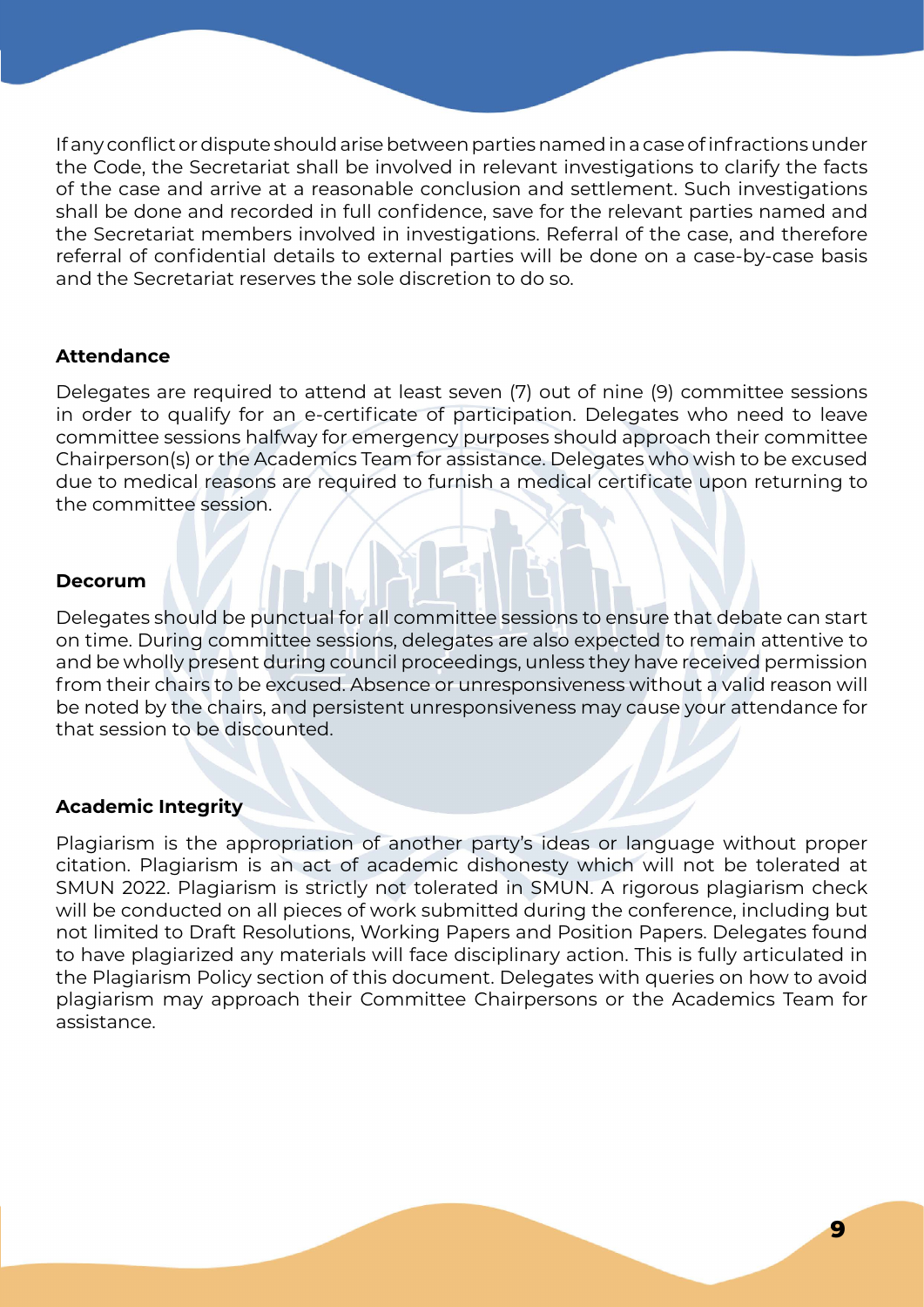### DRAFT RESOLUTIONS

<span id="page-9-0"></span>Draft Resolutions are proposals submitted by one or more Member States for consideration and adoption by the Committee. These documents often contain the various measures and ideas discussed by the committee. Due to the number of specialized non-UN councils at SMUN 2022, not all committees will submit draft resolutions in this format. Please refer to the previous section for the specific mechanisms used in your committee. The following example is taken from the World Health Organisation (WHO) Resolution A/RES/64/265 (General Assembly resolution 64/265, 2010).

Draft Resolutions are structured as a single sentence, starting with the name of the committee. The Sponsors, Signatories, Committee Topic, and Draft Resolution Number (to be added by your chairs) are stated at the top of every Draft Resolution.

#### Example

Sponsors: The United States of America, Japan, and the French Republic

Signatories: Canada, Republic of Korea, Indonesia, and The Swiss Federation

Committee Topic: Prevention and Control of Non-Communicable Diseases

Draft Resolution Number: 1

*The General Assembly,*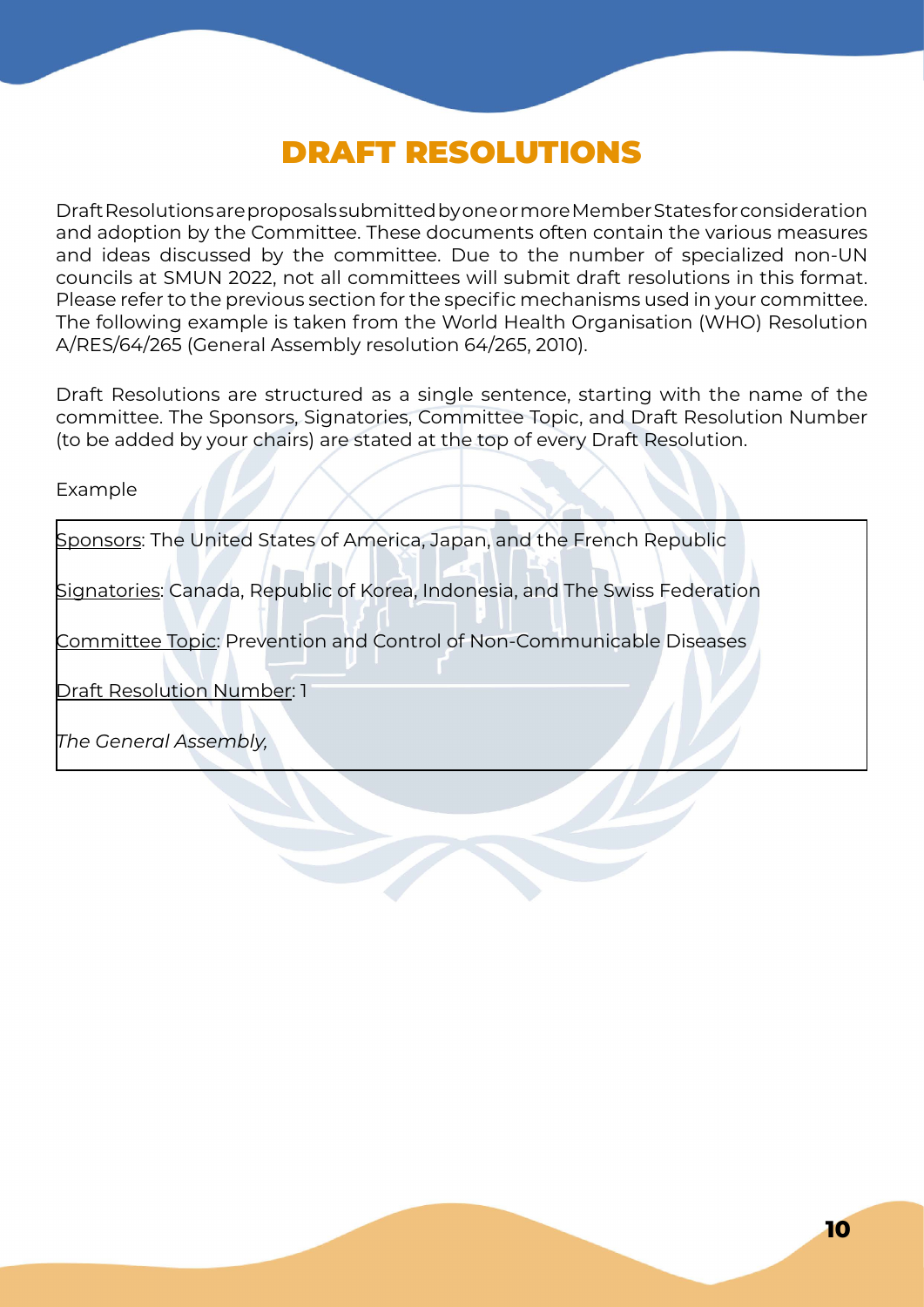#### <span id="page-10-0"></span>**Preambulatory Clauses**

After the Sponsors, Signatories, and Committee Topics are the Preambulatory Clauses. This section states the reasons for the committee being convened, as well as highlights past international actions that have been taken regarding the issue.

Each clause starts with an italicized past participle, known as the preambulatory phrase, and ends with a comma.

Example

Sponsors: The United States of America, Japan, and the French Republic

Signatories: Canada, Republic of Korea, Indonesia, and The Swiss Federation

Committee Topic: Prevention and Control of Non-Communicable Diseases

*The General Assembly*,

*Recalling* the United Nations Millennium Declaration and the 2005 World Summit Outcome, as well as the outcomes of the major United Nations conferences and summits in the economic, social and related fields, in particular the health related development goals set out therein,

*Recalling* also all its resolutions related to global public health, including those related to global health and foreign policy, Recalling further its resolution 61/225 of 20 December 2006 in which it decided to designate and observe 14 November as World Diabetes Day,

*Reaffirming* the ministerial declaration of the 2009 high-level segment of the Economic and Social Council, on the theme "Implementing the internationally agreed goals and commitments in regard to global public health",

*Noting with appreciation* all relevant resolutions and decisions adopted by the World Health Assembly on the prevention and control of non-communicable diseases, and underlining the importance for Member States to continue addressing key risk factors for non-communicable diseases through the implementation of the 2008–2013 Action Plan for the Global Strategy for the Prevention and Control of Non-communicable Diseases, the World Health Organization Framework Convention on Tobacco Control, the Global Strategy on Diet, Physical Activity and Health, and the evidence-based strategies and interventions to reduce the public health problems caused by the harmful use of alcohol,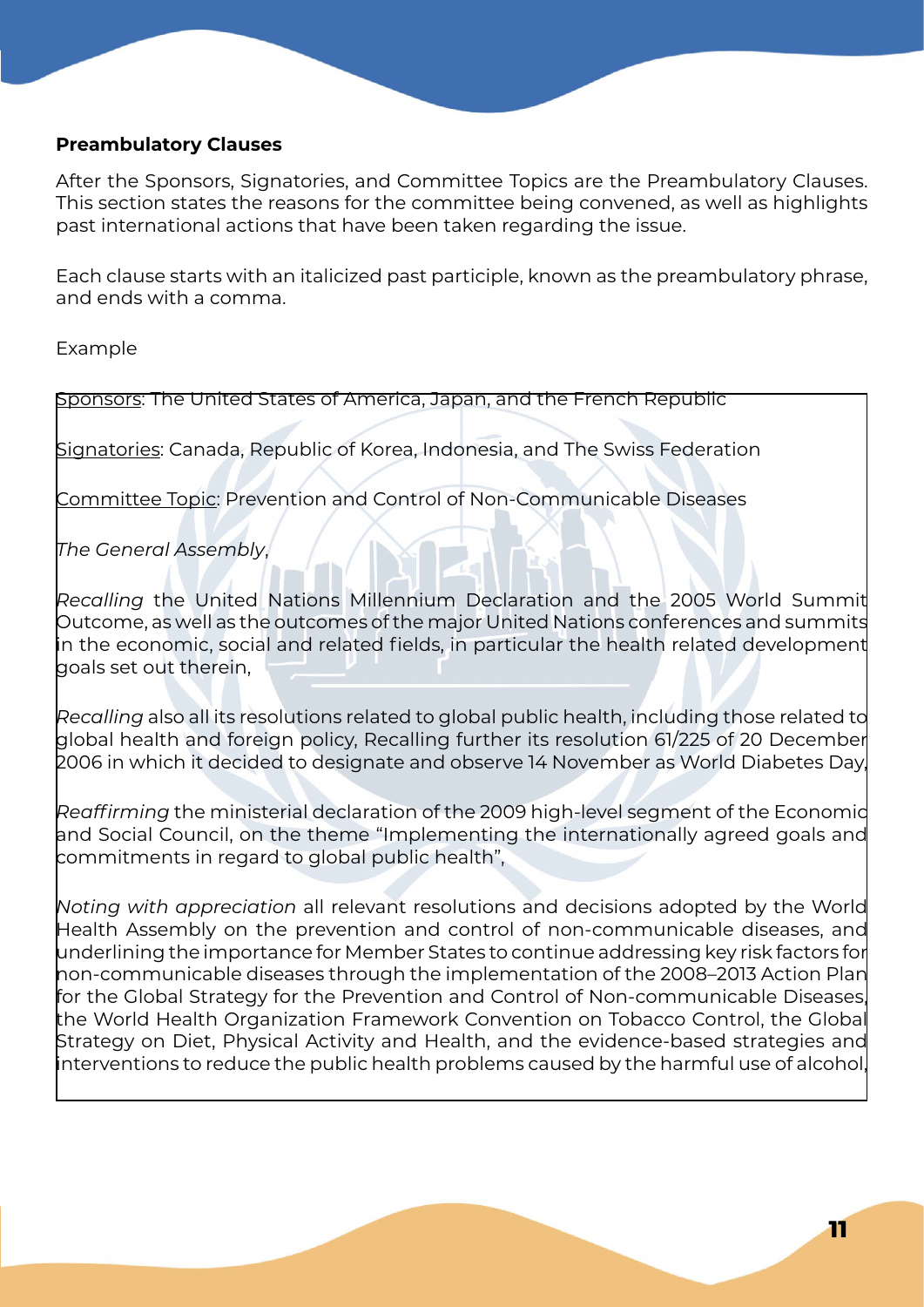In general, Preambulatory Clauses are ordered based on its content. Any references to the United Nations Charter must be stated first. The first mention of the document must be referenced as "the Charter of the United Nations", after which any further references may simply be stated as "the Charter."

After the Charter, any references to past resolutions or decisions must be stated. The format for such references are as follows:

"Recalling Security Council Resolution 338 (1973) of 22 October 1973,"

Any further references to the same resolution would only require the resolution number and year (e.g. Resolution 338 (1973)).

A non-exhaustive list of preambulatory phrases can be found in Annex A.

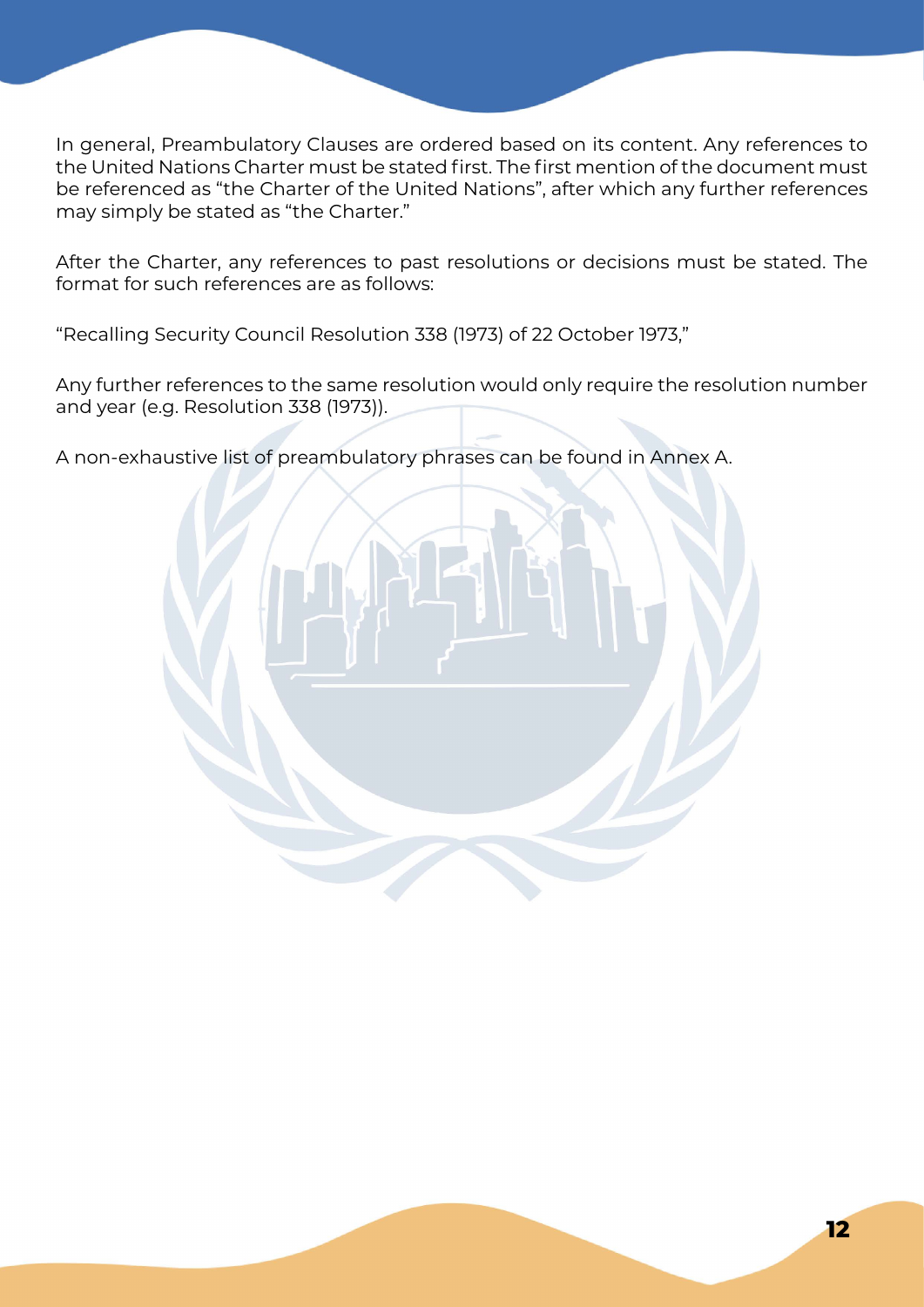#### <span id="page-12-0"></span>**Operative Clauses**

Operative Clauses are the actions and/or recommendations proposed in the resolution, often after extensive negotiations by the committee.

Operative clauses are always numbered. These clauses start with an italicized verb, known as the operative phrase, and end with a semicolon. The last clause is the only exception as it ends with a full stop.

A non-exhaustive list of operative phrases can be found in Annex B.

Example

Sponsors: The United States of America, Japan, and the French Republic

Signatories: Canada, Republic of Korea, Indonesia, and The Swiss Federation

Committee Topic: Prevention and Control of Non-Communicable Diseases

*The General Assembly*,

*Recalling* the United Nations Millennium Declaration and the 2005 World Summit Outcome, as well as the outcomes of the major United Nations conferences and summits in the economic, social and related fields, in particular the health related development goals set out therein,

*Recalling* also all its resolutions related to global public health, including those related to global health and foreign policy, Recalling further its resolution 61/225 of 20 December 2006 in which it decided to designate and observe 14 November as World Diabetes Day,

*Reaffirming* the ministerial declaration of the 2009 high-level segment of the Economic and Social Council, on the theme "Implementing the internationally agreed goals and commitments in regard to global public health",

*Noting with appreciation* all relevant resolutions and decisions adopted by the World Health Assembly on the prevention and control of non-communicable diseases, and underlining the importance for Member States to continue addressing key risk factors for non-communicable diseases through the implementation of the 2008–2013 Action Plan for the Global Strategy for the Prevention and Control of Non-communicable Diseases, the World Health Organization Framework Convention on Tobacco Control, the Globa Strategy on Diet, Physical Activity and Health, and the evidence-based strategies and interventions to reduce the public health problems caused by the harmful use of alcohol,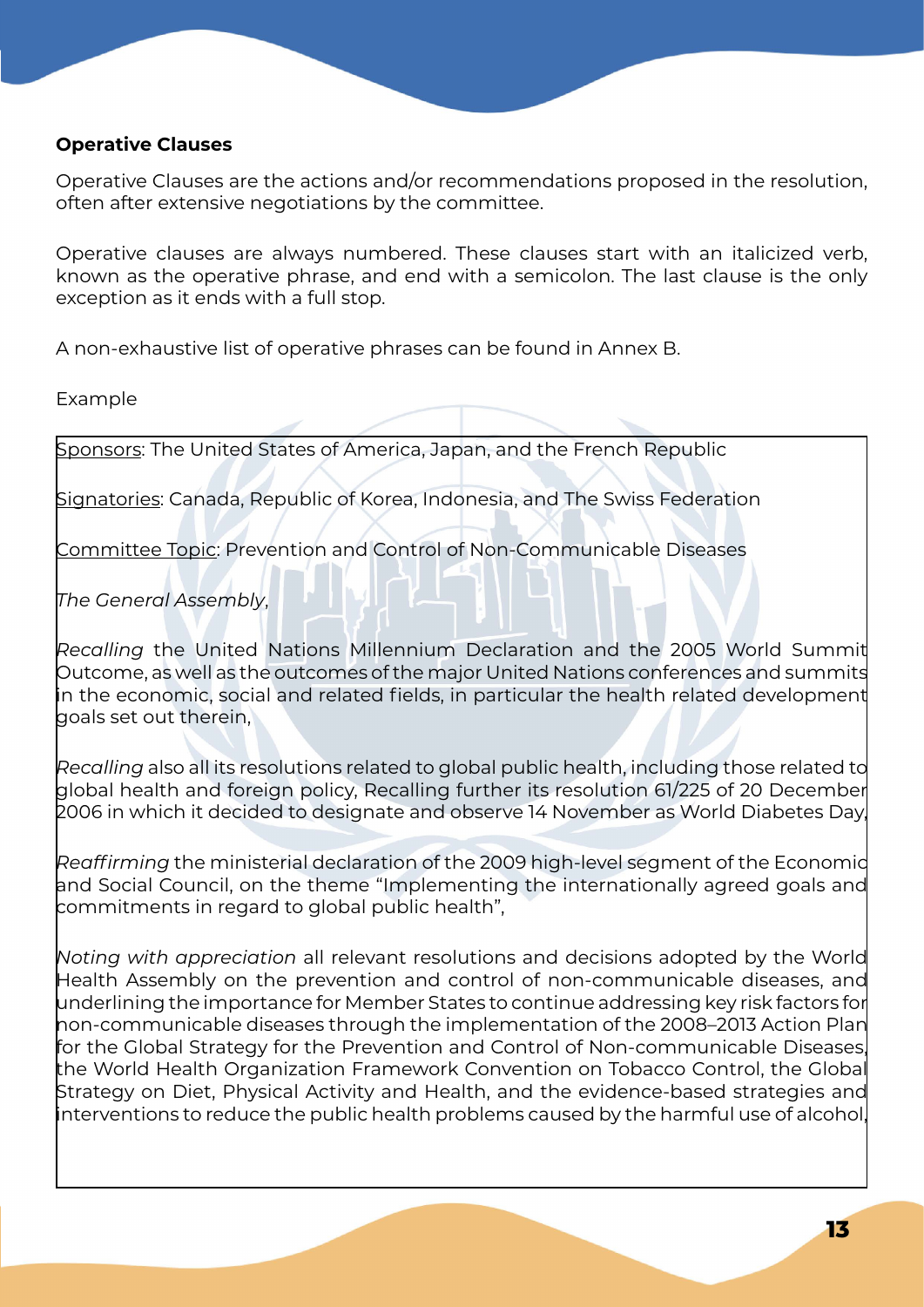1. *Decides* to convene a high-level meeting of the General Assembly in September 2011, with the participation of Heads of State and Government, on the prevention and control bf non-communicable diseases:

2. *Also decides* to hold consultations on the scope, modalities, format and organization of the high-level meeting of the General Assembly on the prevention and control of noncommunicable diseases, with a view to concluding consultations, preferably before the end of 2010;

3. *Encourages* Member States to include in their discussions at the high-level plenary meeting of the sixty-fifth session of the General Assembly on the review of the Millennium Development Goals, to be held in September 2010, the rising incidence and the socioeconomic impact of the high prevalence of non-communicable diseases worldwide;

4. *Requests* the Secretary-General to submit a report to the General Assembly at its sixty-fifth session, in collaboration with Member States, the World Health Organization and the relevant funds, programmes and specialized agencies of the United Nations system, on the global status of non-communicable diseases, with a particular focus on the developmental challenges faced by developing countries.

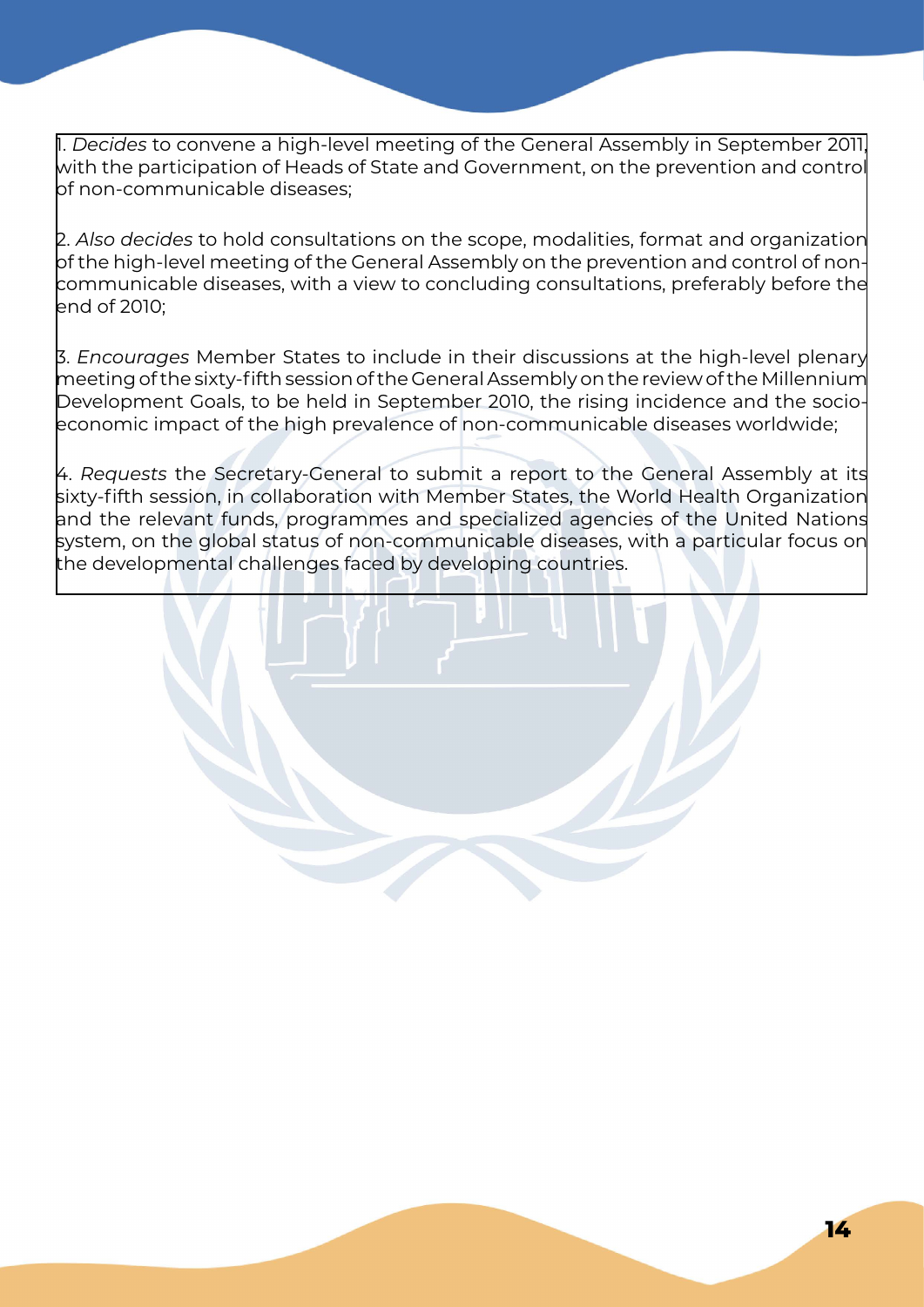#### <span id="page-14-0"></span>**Amendments**

Amendments are proposed changes to parts of the Draft Resolution. For procedural matters, you may refer to the Rules of Procedures (ROP) for SMUN 2022. When submitting amendments, please clearly denote whether the amendment is to Add Clause, Edit Clause or Delete Clause. The format for an amendment is as follows:

**Original Clause**: Requests that the following procedure is to be included;

**Submitter**: The United States of America

**Signatories**: The French Republic, Swiss Federation, Italy

**Draft Resolution Number**: 1

*Add* Clause A after Clause No. B

A. Requests that the following additional measure is to be included;

*Edit* Clause C

C. Requests *Reminds* that the following procedure is to be included **existing protocols based on RES/XXX/XXX are to be adhered to;**

*Delete* Clause D

D. *Requests* that the following procedure is to be included;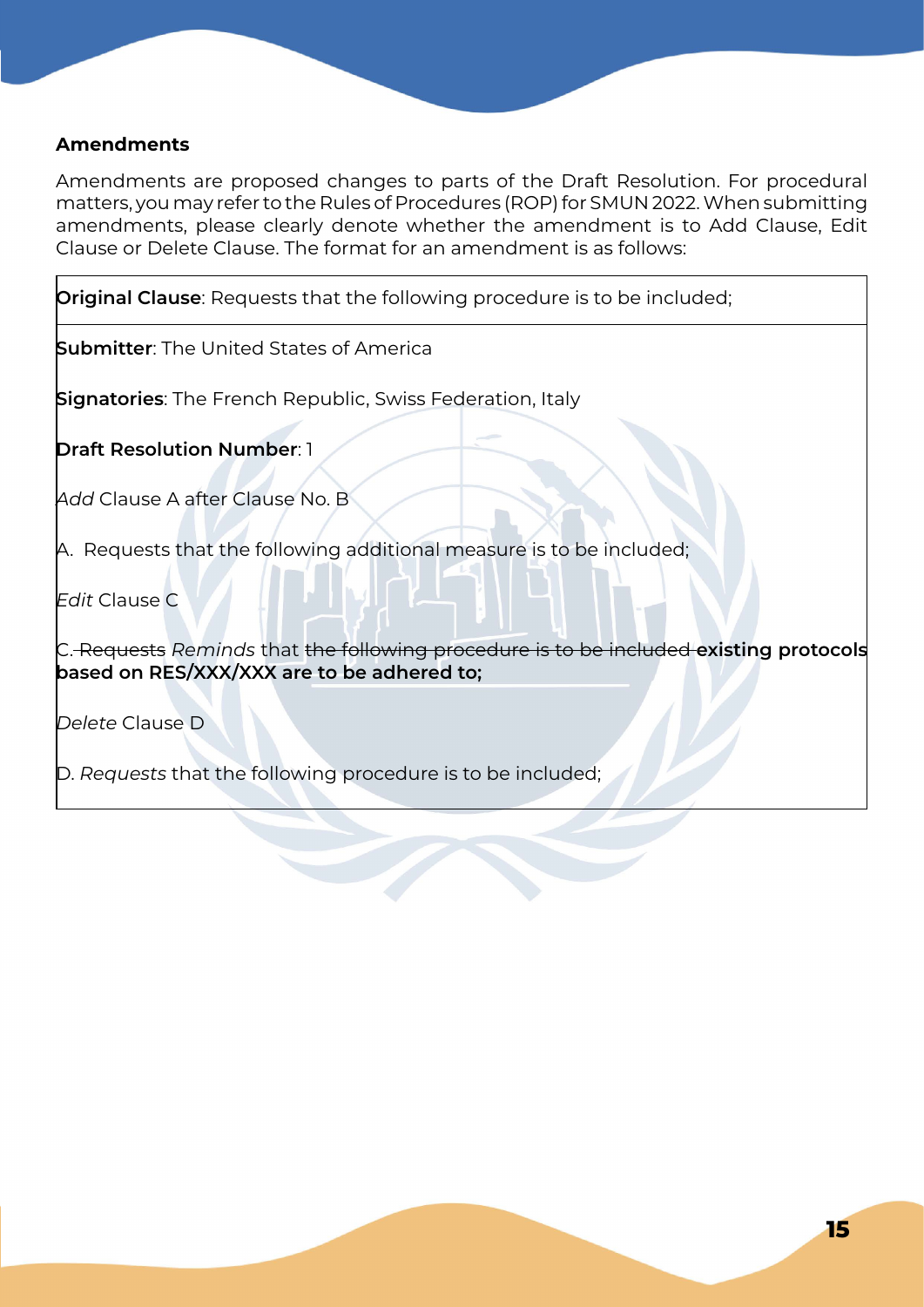### **Annex A: List of Preambulatory Phrases**

| List of Preambulatory Phrases |                             |                           |  |  |
|-------------------------------|-----------------------------|---------------------------|--|--|
| Affirming                     | Expressing its appreciation | Noting with satisfaction  |  |  |
| Alarmed by                    | Expressing its satisfaction | Noting further            |  |  |
| Approving                     | Fulfilling                  | Noting with approval      |  |  |
| Aware of                      | Fully alarmed               | Observing                 |  |  |
| Bearing in mind               | Fully believing             | Reaffirming               |  |  |
| Believing                     | Further deploring           | Realising                 |  |  |
| Confident                     | Further recalling           | Recalling                 |  |  |
| Contemplating                 | Guided by                   | Recognising               |  |  |
| Convinced                     | Having adopted              | Referring                 |  |  |
| Declaring                     | Having considered           | Seeking                   |  |  |
| Deeply concerned              | Having devoted attention    | Taking into account       |  |  |
| Deeply conscious              | Having examined             | Taking into consideration |  |  |
| Deeply convinced              | Having heard                | Taking note               |  |  |
| Deeply disturbed              | Having received             | Viewing with appreciation |  |  |
| Deeply regretting             | Having studied              | Welcoming                 |  |  |
| Desiring                      | Keeping in mind             |                           |  |  |
| Emphasizing                   | Noting with deep concern    |                           |  |  |
| Expecting                     | Noting with regret          |                           |  |  |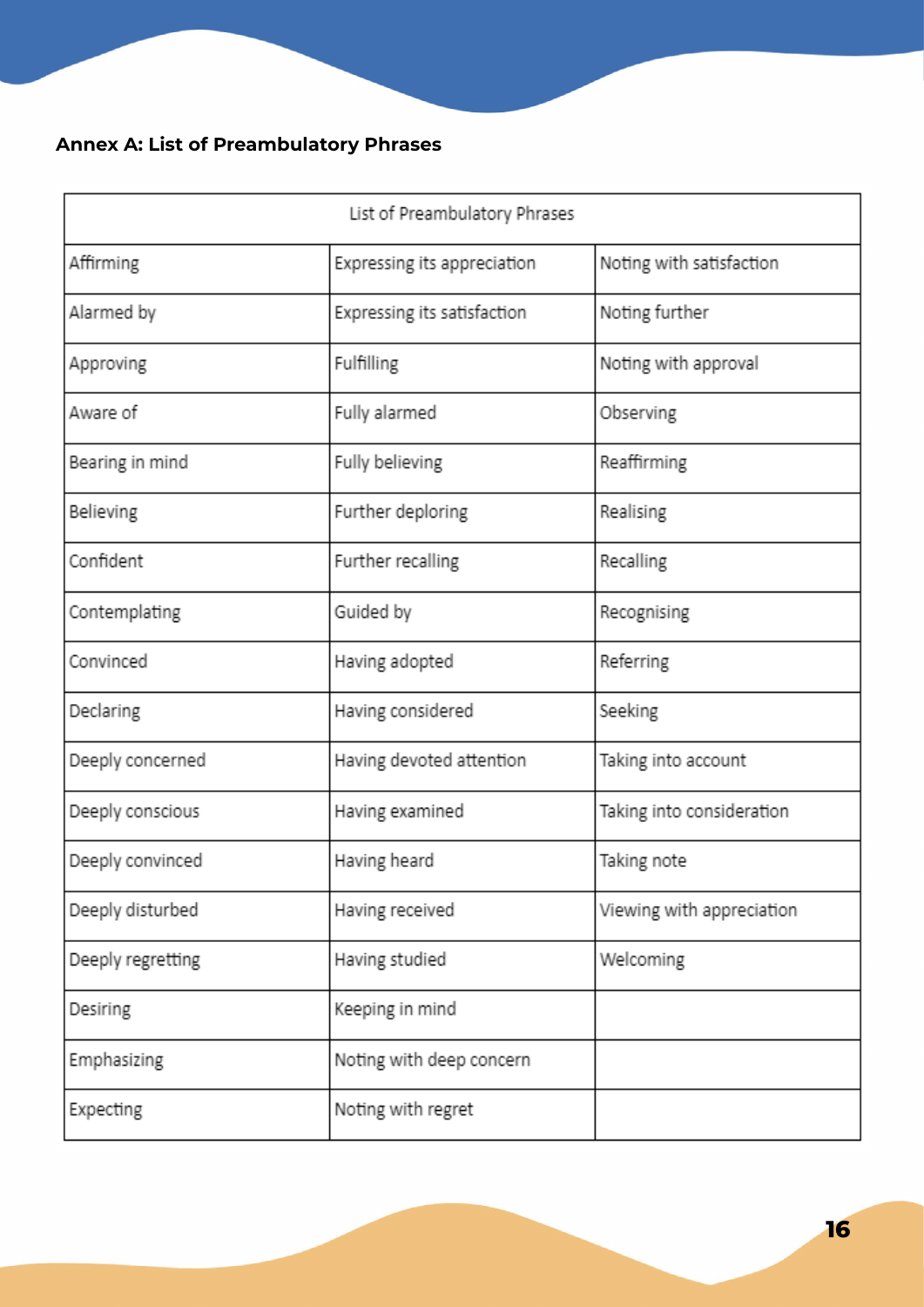### **Annex B: List of Operative Phrases**

| Accepts              | Draws the attention        | Proclaims         |
|----------------------|----------------------------|-------------------|
| Affirms              | Emphasizes                 | Reaffirms         |
| Approves             | Further invites            | Recommends        |
| Authorizes           | Encourages                 | Regrets           |
| Calls                | Expresses its appreciation | Reminds           |
| Calls upon           | Expresses its hope         | Requests          |
| Condemns             | Further invites            | Solemnly affirms  |
| Confirms             | Further proclaims          | Strongly condemns |
| Congratulates        | Further reminds            | Supports          |
| Considers            | Further recommends         | Takes note of     |
| Declares accordingly | Further requests           | Transmits         |
| Deplores             | Further resolves           | Trusts            |
| Designates           | <b>Notes</b>               |                   |
|                      |                            |                   |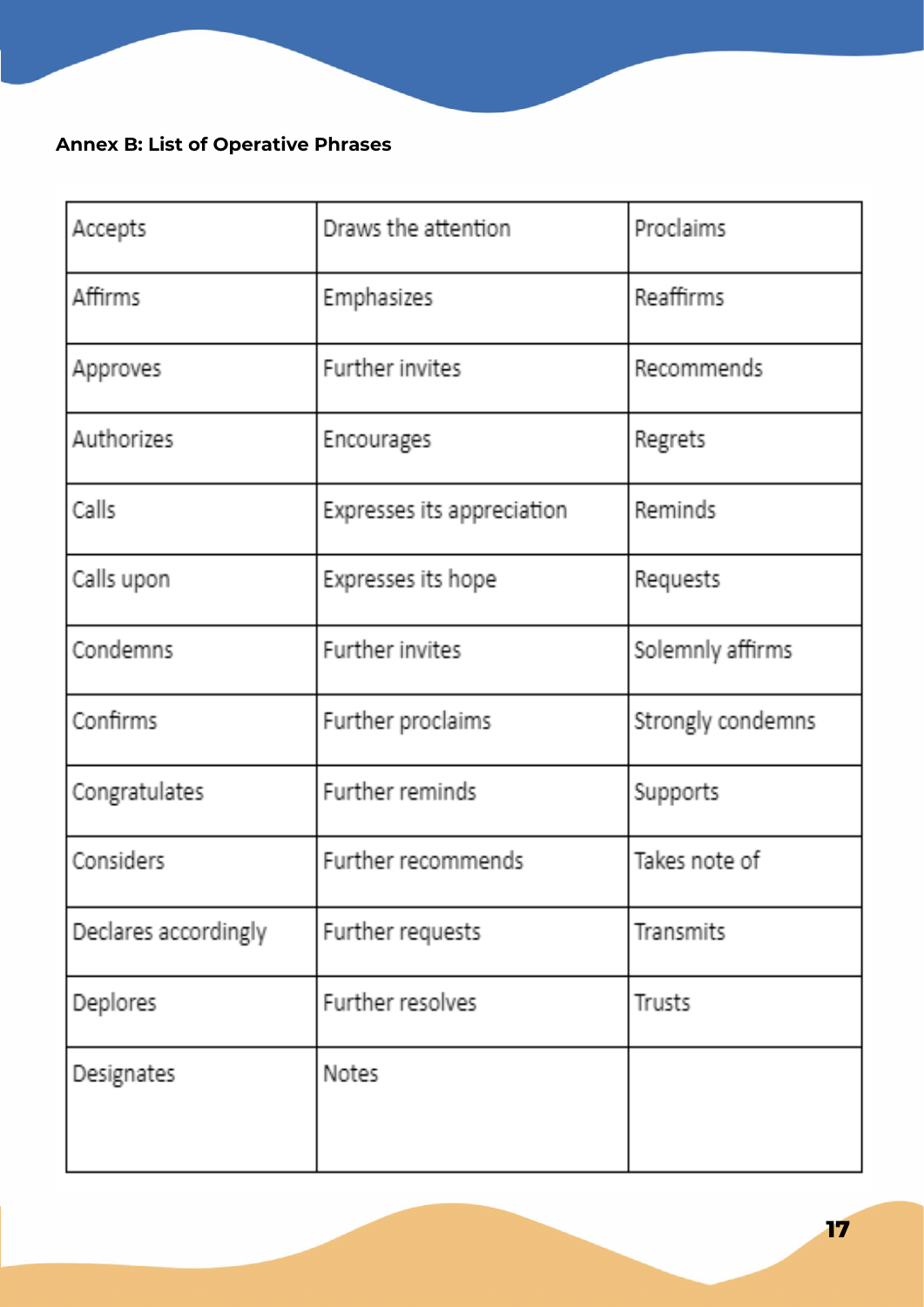## <span id="page-17-0"></span>COMMITTEE SPECIFIC MECHANISMS

At SMUN 2022, all mechanisms and Special Rules of Procedures will be appended to the respective Committee's Topic Guides directly for relevance and coherence.

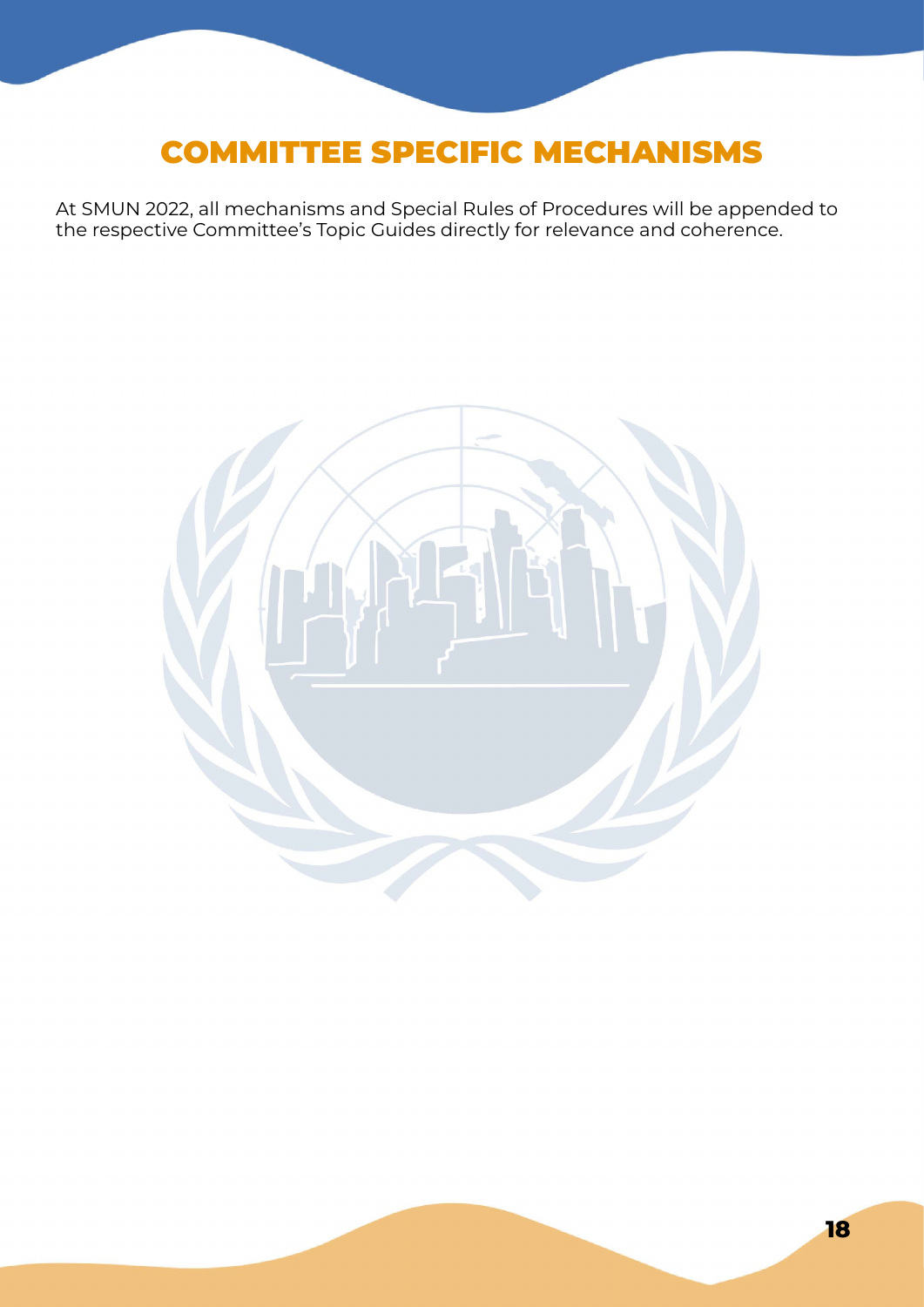## TOPIC GUIDE REVISIONS

#### <span id="page-18-0"></span>**SMUN 2022 Sections**

#### 1. Council Introduction

Gives an overview of the council - mandate, makeup, history and other structural details that may be relevant for debate in council. Highlights the significance of the council.

#### 2. Topic Introduction

Briefly introduces the topic and a primer to key issues in the topic.

#### 3. Background Information

Provides contextual information to be used as the basis of arguments in council. Possible contents include:

- Historical Development
- Current Situation
- Descriptions of organisations, mechanisms and phenomena central to understanding the topic
- Impact of issue

#### 4. Scope of Debate/Key Contentions/Key Issues

Discusses the most contentious issues in the topic, giving direction to council debate.

#### 5. Case Studies

Provides real-world examples of the issue being discussed, or of similar issues. Case studies can be incorporated into the scope of debate or background information.

#### 6. Potential Solutions

Description and analysis of significant solutions proposed in the real world for the issue or for similar issues. Gives direction for solutions delegates can consider bringing up in council.

#### 7. QARMA (Questions a Resolution Must Answer)

Questions that spur the council into tangible action, typically encapsulating the key conflicts or problems encountered in the issue.

#### 8. Conclusion

Evaluative summary on the main contentions of the issue complete with an outlook of the issue's development in the near foreseeable future, or any other coherent ending.

#### 9. Bibliography

Tabulation of references, works cited and attributions made in the Topic Guide. Information Boxes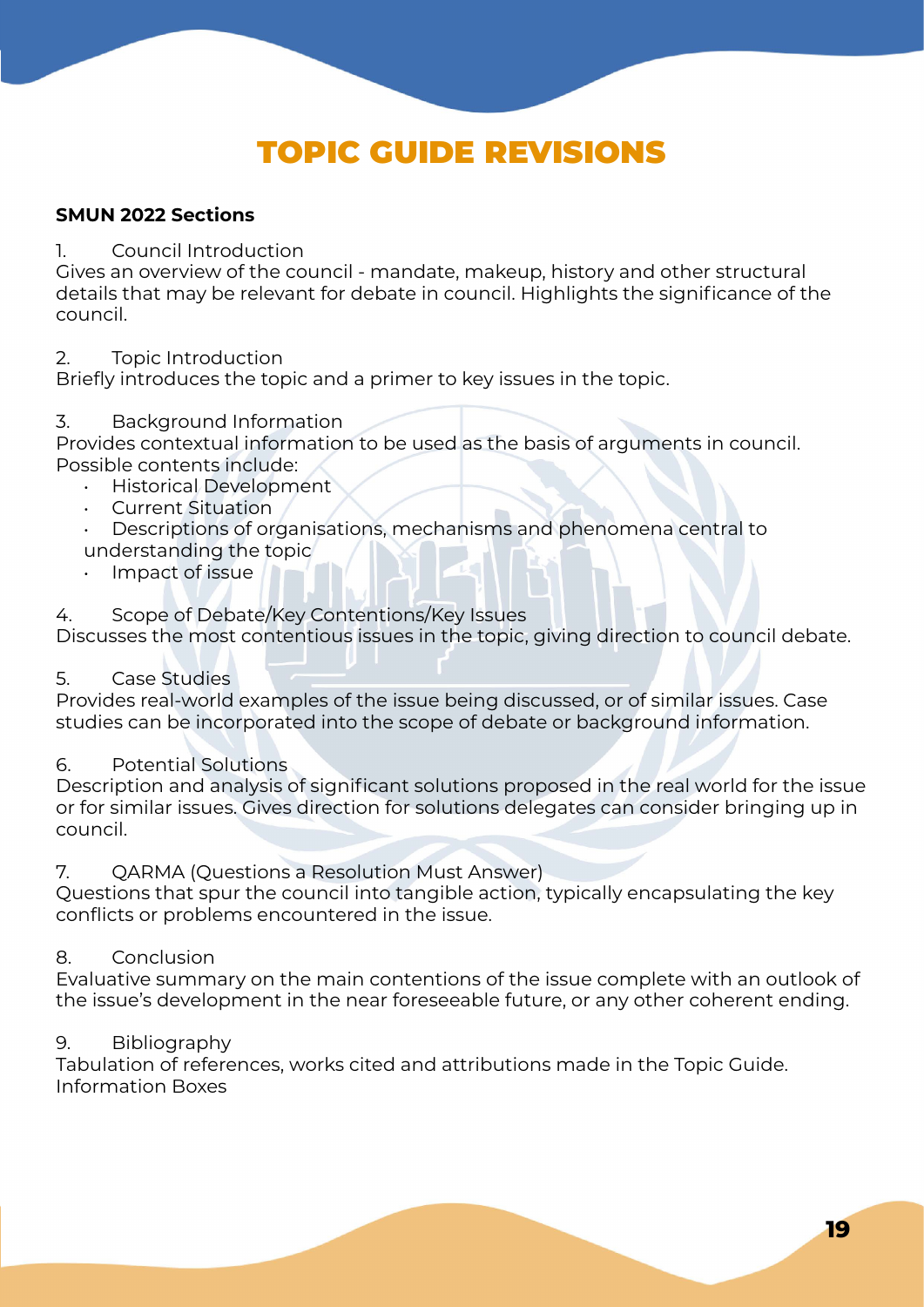#### <span id="page-19-0"></span>**Information Boxes**

| <b>Typical Topic Guide Sections (non-</b><br>exhaustive)                                                                                                                                                                                                                                                                         | SMUN 2022 Sections (non-exhaustive)                                                                                                                                                                |
|----------------------------------------------------------------------------------------------------------------------------------------------------------------------------------------------------------------------------------------------------------------------------------------------------------------------------------|----------------------------------------------------------------------------------------------------------------------------------------------------------------------------------------------------|
| Council Introduction<br>Topic Introduction<br>Background Information<br><b>Key Definitions/Principles</b><br>Scope of Debate/Key Contentions/Key<br>ssues<br>Case Studies<br><b>Potential Solutions</b><br><b>Guiding Questions</b><br>QARMA<br><b>Further Questions</b><br><b>Further Reading</b><br>Conclusion<br>Bibliography | Council Introduction<br>Topic Introduction<br>Background Information<br>Scope of Debate/Key Contentions/Key<br>ssues<br>Case Studies<br>Potential Solutions<br>QARMA<br>Conclusion<br>Bibliography |

Figure 1: Comparison of typical Topic Guide sections to SMUN 2022 Topic Guide sections, removed sections highlighted.

As can be observed in the above table, the highlighted sections are not of the main body text in SMUN 2022 Topic Guides. Instead, they will be included in boxes beside the main text where the information is most relevant, as can be observed in Figure 2 on the next page.

The rationale for the following change can be summarized as such:

- Improve the relevance of sections to the main text: By placing these sections right beside the main text, chairs can be more mindful regarding the relevance of their writing to these sections. Delegates reading the study guide can now more easily see the significance of these sections, enhancing their effectiveness.
- Improve linguistic fluency complicated terms/concepts are currently far removed in the definitions section, or cause the text to become clunky when they are explained immediately after being first mentioned. Placing definitions into a box outside the main text helps to clarify for beginners, and improves reading for more experienced readers.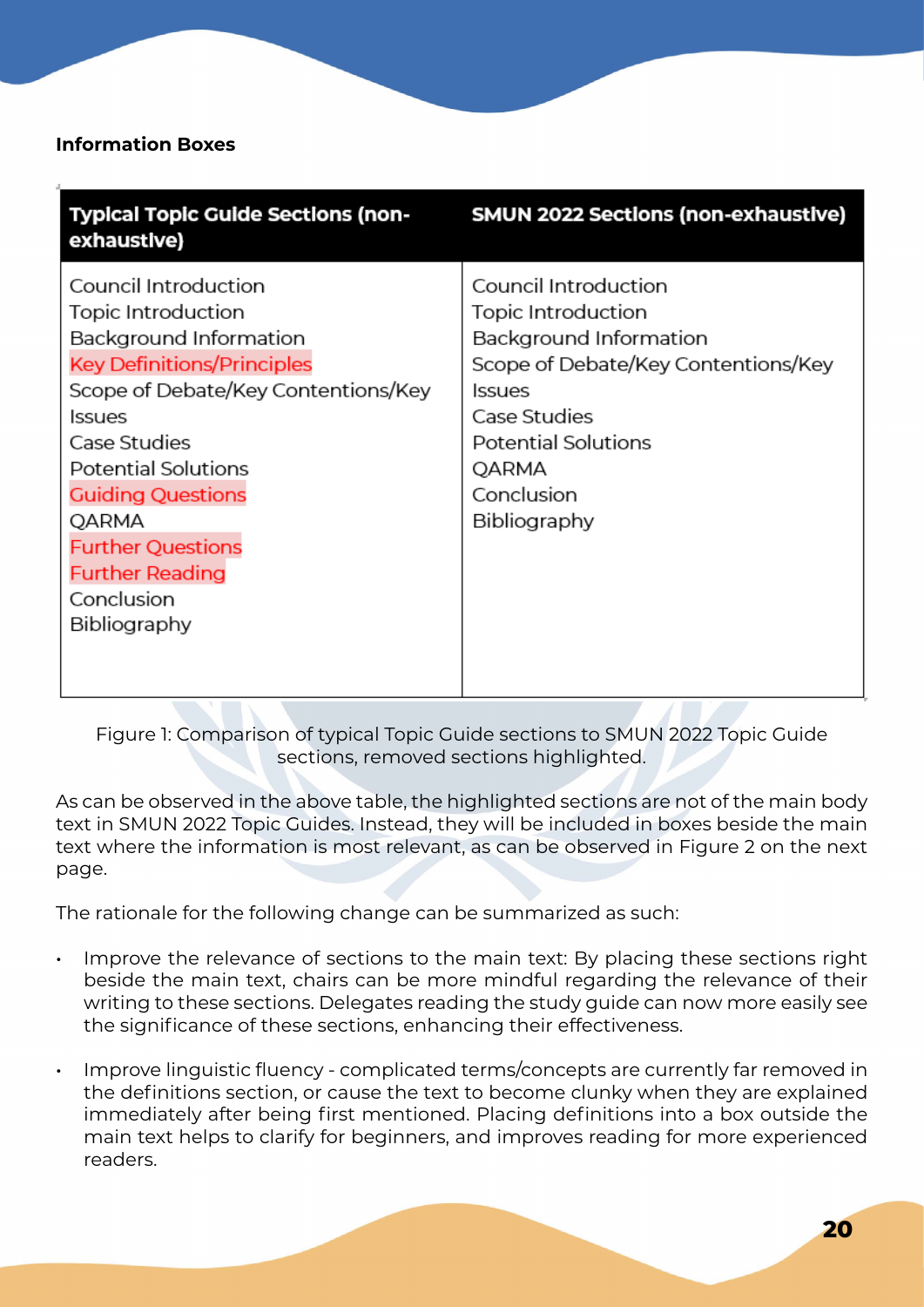#### **Ethnic cleansing and mass killings**

Both sides of the conflict have been alleged to have committed ethnic cleansing; mass murders on the basis of ethnicity.

In early November of 2020, the town of Mai Kadra was reported to be the site of a massacre killing at least 600 people (EHRC, 2020). According to an investigation by the Ethiopian Human Rights Commission, the mass killings were perpetrated by an informal, pro-TPLF youth group called the Samri, with the support of local paramilitary and military organisations. The ethnic character can be ascertained by reports of previous identity checks on non-Tigray residents, and the Commission concludes that "the perpetrators killed hundreds of people with full intent, a plan, and preparation".

Ethiopian and Eritrean forces, meanwhile, were accused of unleashing mass atrocities following their victory in a large-scale offensive that captured the city of Axum, according to Amnesty International (2021). Crimes including looting and indiscriminate killing were reported, often with massacres conducted openly in the streets and sustained qunfire throughout the day. Similar atrocities were also reported in Shire, statements from whose residents were broadcast on national television. Eyewitness accounts pointed to heavy Eritrean involvement in the atrocities, identifying the perpetrators by their Eritrean military equipment and their distinctive dialect.

A more systematic report by the United States government pointed to a grimmer image of consistent ethnically motivated massacres with up to thousands of Tigrayans unaccounted for, while the Ethiopian and Eritrean governments have consistently denied all accusations (Walsh, 2021).

#### **Key Definitions**

There is currently no standard definition of ethnic cleansing used in international law. The General Assembly report S/1994/674, submitted by the United Nations Committee of Experts convened to investigate atrocities in former Yugoslavia, provides a functional definition that ethnic cleansing is "a purposeful policy designed by one ethnic or religious group to remove by violent and terror-inspiring means the civilian population of another ethnic or religious group from certain geographic areas" (UN Office for Genocide Prevention and the Responsibility to Protect, 2021

#### **Guiding Questions**

Based on the previous discussions on Tigray's ethnonationalism and applying the aforementioned conflict models, what incentivized or led to both belligerent parties to systematically kill their counterparts?

Figure 2: Sample of SMUN 2022 Topic Guide with boxes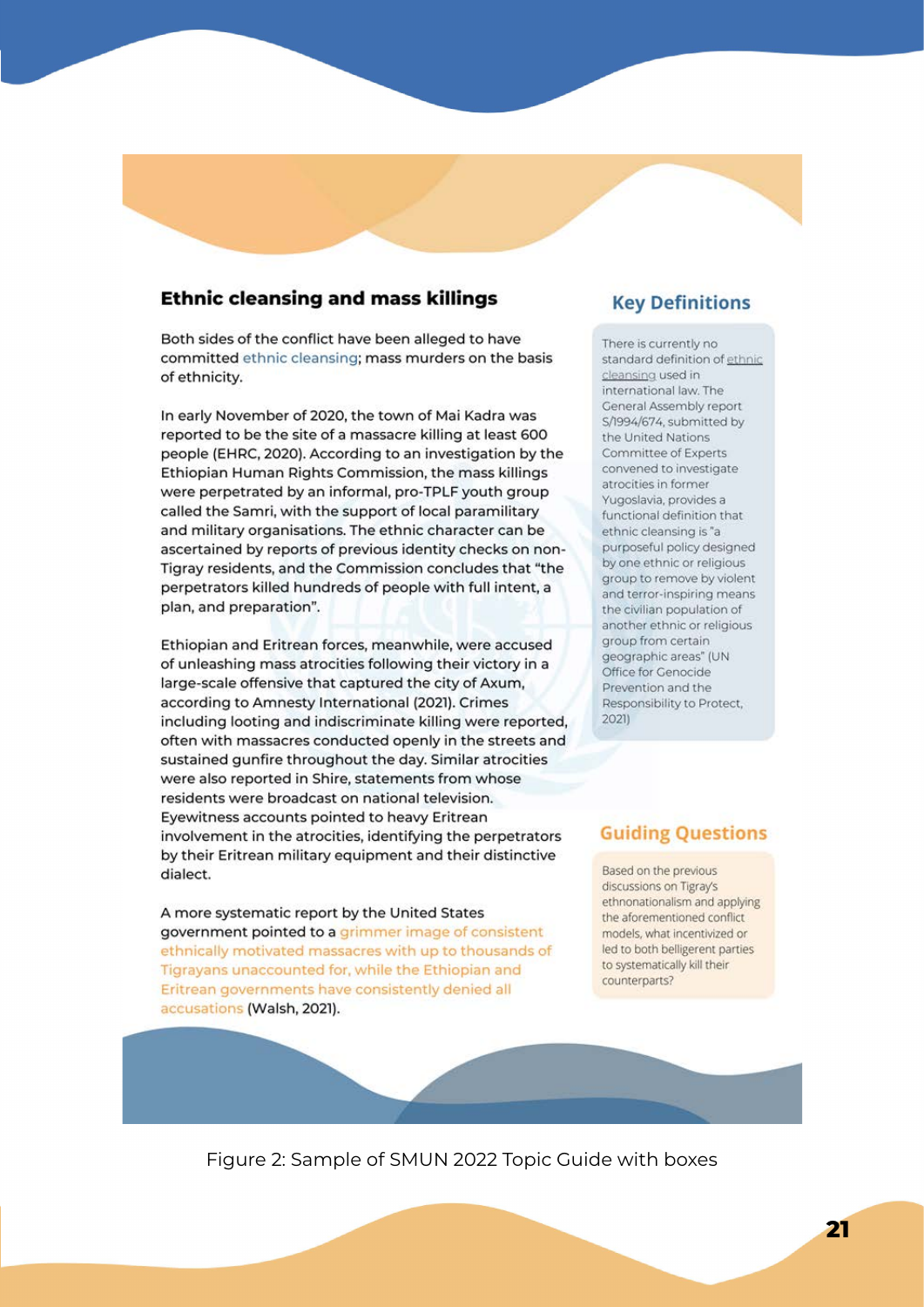## PLAGIARISM POLICY

#### <span id="page-21-0"></span>**Guiding Principles**

As one of Singapore's foremost conferences accommodating both local and international participants, the Singapore Model United Nations (SMUN) Secretariat condemns any individual committing or intending to commit plagiarism. The Secretariat holds a firm stance against any form of academic dishonesty, as it is contrary to the spirit of good sportsmanship, mutual respect between participants, and respect for published authors and their works.

Given that SMUN hosts participants of high caliber and experience in academic writing, as well as with the publication of this document outlining the Secretariat's position on plagiarism, a high academic standard is expected from all participants. Specifically, delegates are expected to do their due diligence when submitting all documents by ensuring no instance of plagiarism is present.

Delegates are forewarned that insisting one was not aware he or she had copied off a source or any other such claims of ignorance or carelessness will not be an adequate defense. A penalty proportional to the extent of plagiarism and addressing its intent will be meted out regardless.

#### **Definition of Plagiarism**

In the current edition of the SMUN Plagiarism Policy, two types of academic dishonesty will be recognized, namely Type I and Type II.

In both types of academic dishonesty, an act of academic dishonesty is committed when it is established, with strong evidence, that a document, or any part thereof, was copied from a source, or any part thereof. This document, which has been copied from the source, was then submitted as one's own work. These sources include the following but are not limited to

- 1) Text
- 2) Audio recordings
- 3) Images
- 4) Videos

To avoid committing plagiarism, one must respect authorship and cite the sources. Firstly, any and all source material ought to be paraphrased sufficiently and integrated

**22**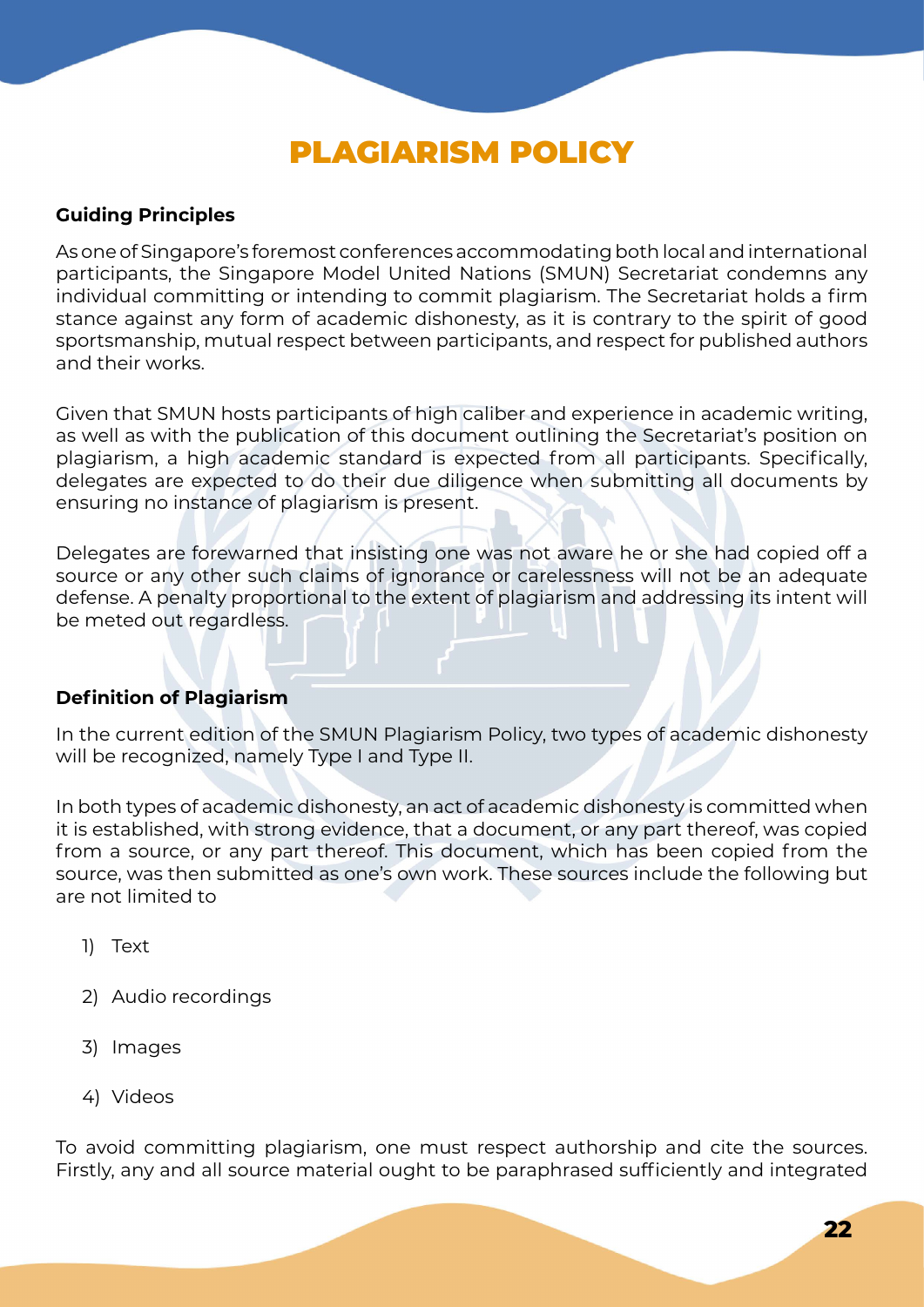into one's own work to the extent that the source material is indiscernible. If one wishes to directly quote sections of the source word-for-word, one ought to do so explicitly by placing it in quotation marks or as a separate chunk of text. Secondly, one ought to quote the sources referenced diligently, with all references and acknowledgements made. More information and details on citation guidelines for SMUN 2022 is shared in a separate document titled "SMUN 2022 Citations Style Guide".

Even if one were to convert the source from one form to another, an act of academic dishonesty would have been committed if a reasonable person cannot conclude that the plagiarised document, or its parts, could have been originally produced without copying from the source material. An example would be transcribing an audio recording of an interview word-for-word into a working paper and not citing the source.

Differentiating between Type I and Type II academic dishonesty involves a difference between the types of sources plagiarised. In Type I, the sources are officially published physically or online. Examples of sources resulting in Type I plagiarism include the following but are not limited to

- 1) Academic journals
- 2) Online videos
- 3) Newspaper articles
- 4) Published books
- 5) Wikipedia
- 6) Online podcasts and interviews
- 7) SMUN Topic Guides

In Type II plagiarism, the source being copied off is that of another participant at SMUN 2022. In Type II cases, a more detailed Process of Inquiry is required to establish the chronology of events and the intention, causality and proximity of plagiarism.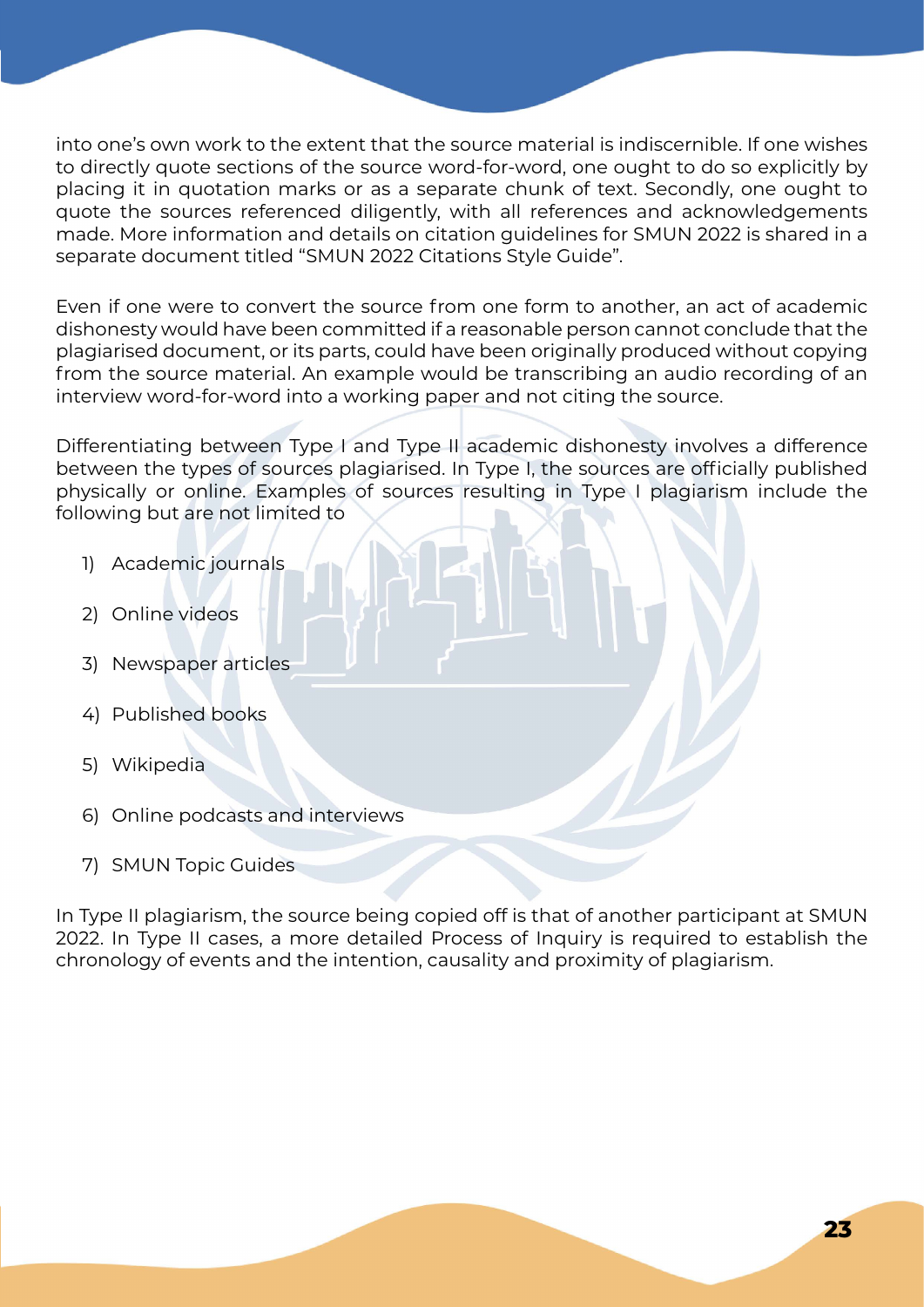#### <span id="page-23-0"></span>**Process of Inquiry**

At the baseline, Chairpersons will analyze Position Papers and Draft Resolutions submitted for plagiarism. The Academics Team will also assist to afford an additional layer of checks to ensure that no act of academic dishonesty goes undetected. As for all other documents, the Secretariat maintains a level of trust with the participating delegates that due diligence is exercised, as checking for plagiarism at an excessive frequency will be counterproductive to conference execution.

If an act of academic dishonesty is sounded off either by the Chairpersons, Academics Team, Secretariat or via other delegates through the Open Reporting Mechanism (ORM), a Process of Inquiry (PoI) will be initiated to investigate the allegation and take appropriate measures. The PoI will be conducted in this manner –

- 1) The complainant party will be contacted for more details on the plagiarism.
- 2) The plagiarism will be assessed for severity and be classified as Type I or Type II
- 3) If the Plagiarism is Type I,

a.The Academics Team will obtain a copy of the suspected document from the accused party

b.The Academics Team will conduct a plagiarism check on the suspected document

c.Based on the findings from b., the Academics Team will decide whether an act of academic dishonesty has been committed and if it has indeed been committed, the extent of the plagiarism will be assessed

d.If found guilty, a penalty proportionate to the extent of plagiarism will be made known to the accused party and meted out

4) If the Plagiarism is Type II,

a.The Academics Team will obtain the source copy of both the document suspected of plagiarism and the document suspected of being plagiarized from.

b.The chronology of writing and editing across the two documents will be established.

c.Relevant parties will be contacted for testimonies and witness reports as further evidence if need be.

d.Based on the findings from b. and c., the Academics Team will decide whether an

**24**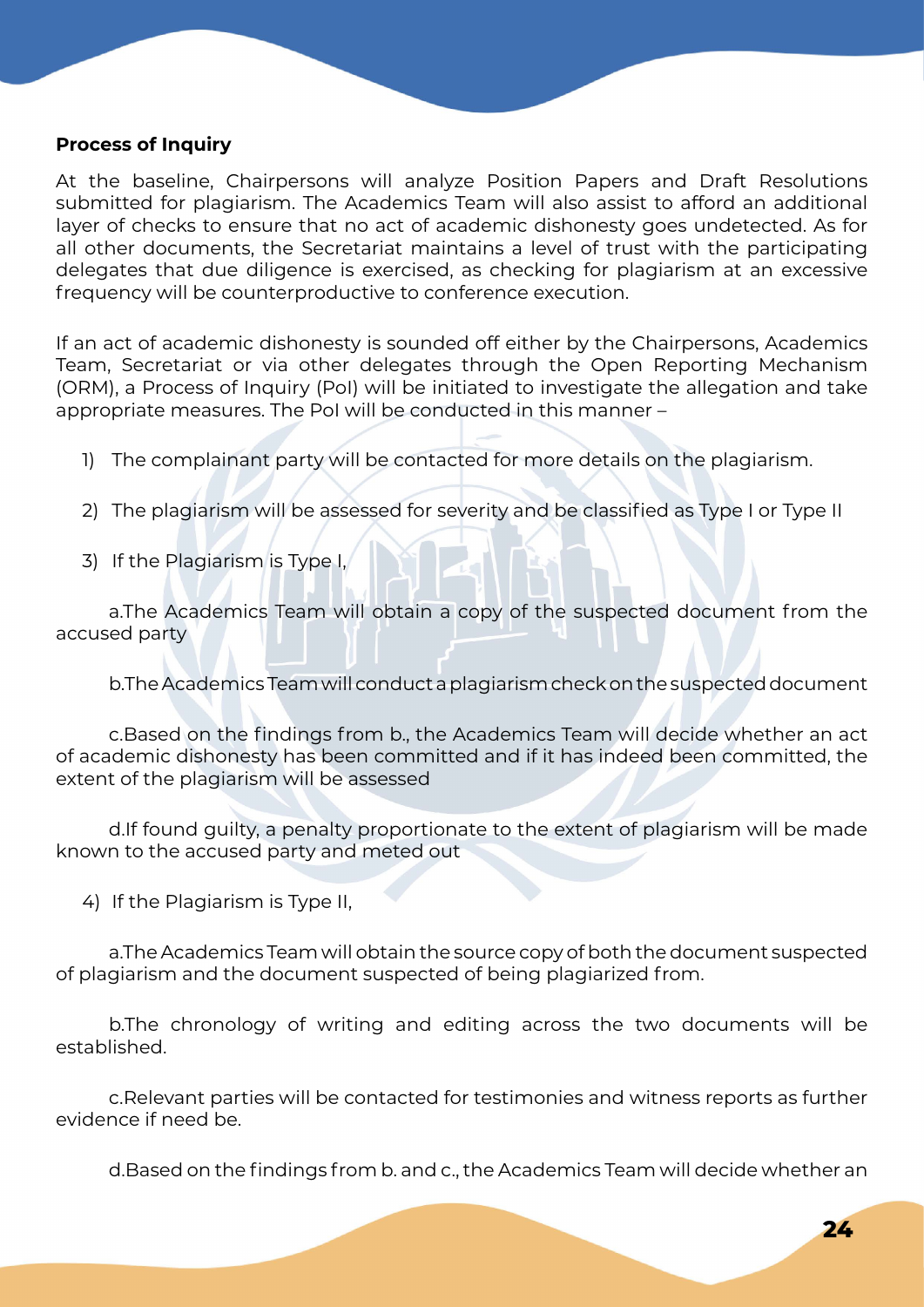<span id="page-24-0"></span>act of academic dishonesty has been committed and if it has indeed been committed, the extent of the plagiarism will be assessed

e.If found guilty, a penalty proportionate to the extent of plagiarism will be made known to the accused party and meted out

As Type II plagiarism involves undocumented and unpublished source materials, the complainant and accused are advised to be forthcoming with their evidence and accounts at the PoI so that an equitable outcome can be arrived at.

#### **Consequences and Penalties**

As the Secretariat firmly condemns all acts of academic dishonesty, penalties are meted out on the first instance of academic dishonesty and escalated with repeat offences. These penalties will be adjusted on a situational basis and would include the following but are not limited to

- 1) Correction of document
- 2) Complete cessation of document circulation
- 3) Verbal reprimand
- 4) Written reprimand, forwarded to relevant contacts
- 5) Temporary or permanent restriction of right to document publication
- 6) Disqualification from some or all awards
- 7) Suspension from conference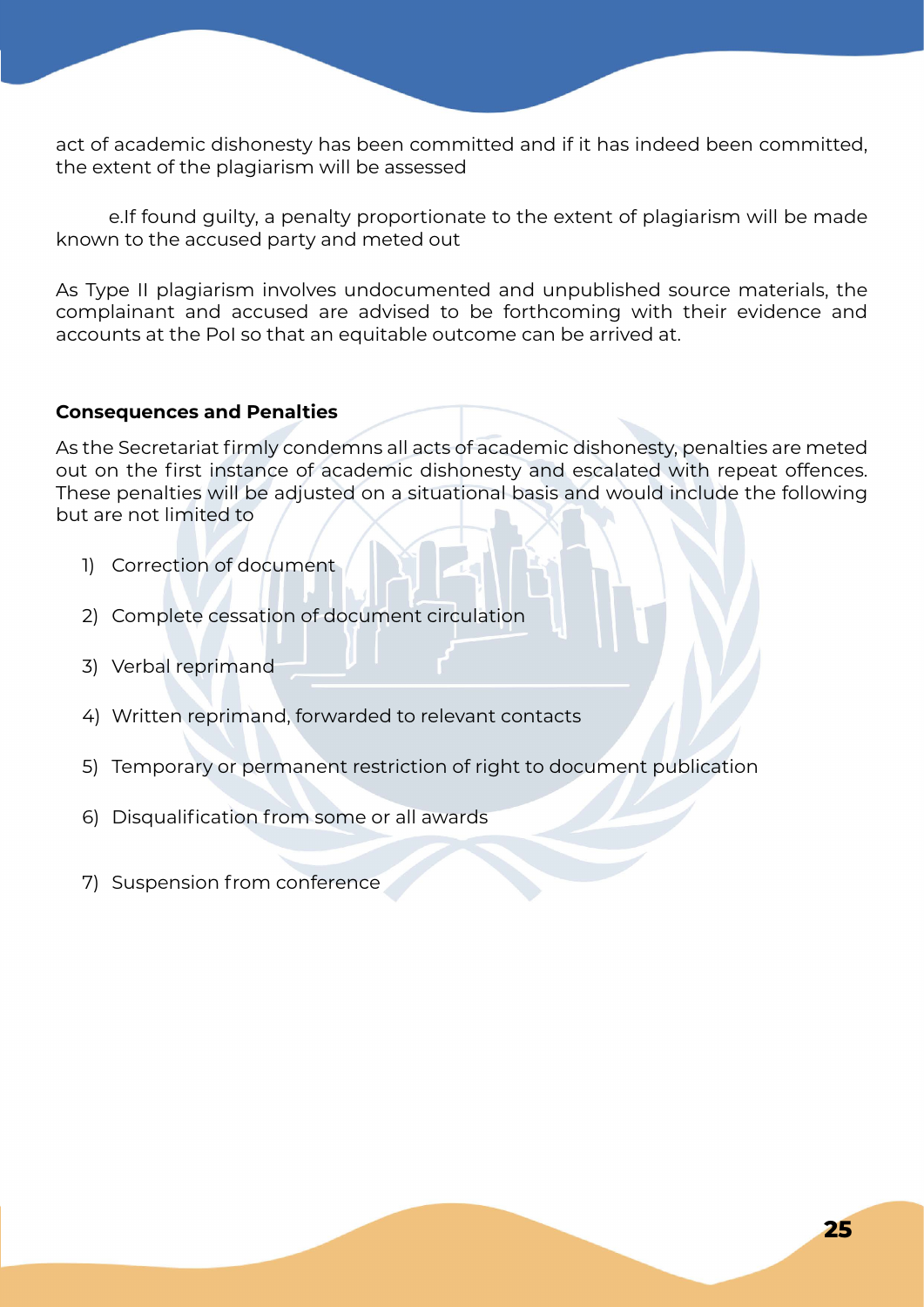### CITATIONS AND STYLE GUIDE

<span id="page-25-0"></span>Academic honesty is an integral value of the Singapore Model United Nations (SMUN) conference and a principle all participants should abide by. One of the main instruments in upkeep this principle is proper citation and attribution of sources used in one's work. This Guide will describe definitively the standards and practices expected of all participants in citing and attributing their sources.

Specifically, SMUN 2022 will adopt the **Chicago Manual of Style 17th Edition Notes-Bibliography** (CMOS17-NB) system for academic citations and manuscript typesetting.

#### **Expectations**

To fully understand the requirements of CMOS17-NB, participants are recommended to read the guide provided by Purdue Online Writing Lab at the following *[link.](https://owl.purdue.edu/owl/research_and_citation/chicago_manual_17th_edition/cmos_formatting_and_style_guide/general_format.html)*  Furthermore, a comprehensive sample of CMOS17-NB citations and bibliography are provided by the same Lab at this *[link](https://owl.purdue.edu/owl/research_and_citation/chicago_manual_17th_edition/cmos_formatting_and_style_guide/cmos_nb_sample_paper.html)*. A static document of this sample is also uploaded online, the location of which will be made known to you. However, we understand that there may be certain limitations with respect to the spectrum of writing applications used by participants, as well as to prevent pedantic correction, the basic expectations will be outlined below with a sample text attached in the Appendix section. In addition, participants are expected to maintain consistency in style when submitting documents.

The expectations are as below

1. Maintain consistency in headings and subheadings. A system is recommended below-

#### **a. Level 1 Heading**

b. Level 2 Heading

- *c. Level 3 Heading*
- d. Level 4 Heading
- e. Level 5 Heading Body Text

To elaborate on the Level 5 heading, it is presented as a run-in at the start of the body paragraph rather than starting on a separate line.

2. All sources referenced in one's work must be cited as per the CMOS17-NB guidelines. Citations can be generated either via Citation Machine or Google Scholar. These sources include but are not limited to

- a. Academic journals,
- b. Periodicals,
- c. Online or hardcopy books,
- d. Web sources,
- e. Audiovisual material,
- f. Legal and public materials, and
- g. Interviews and other forms of declassified personal communication;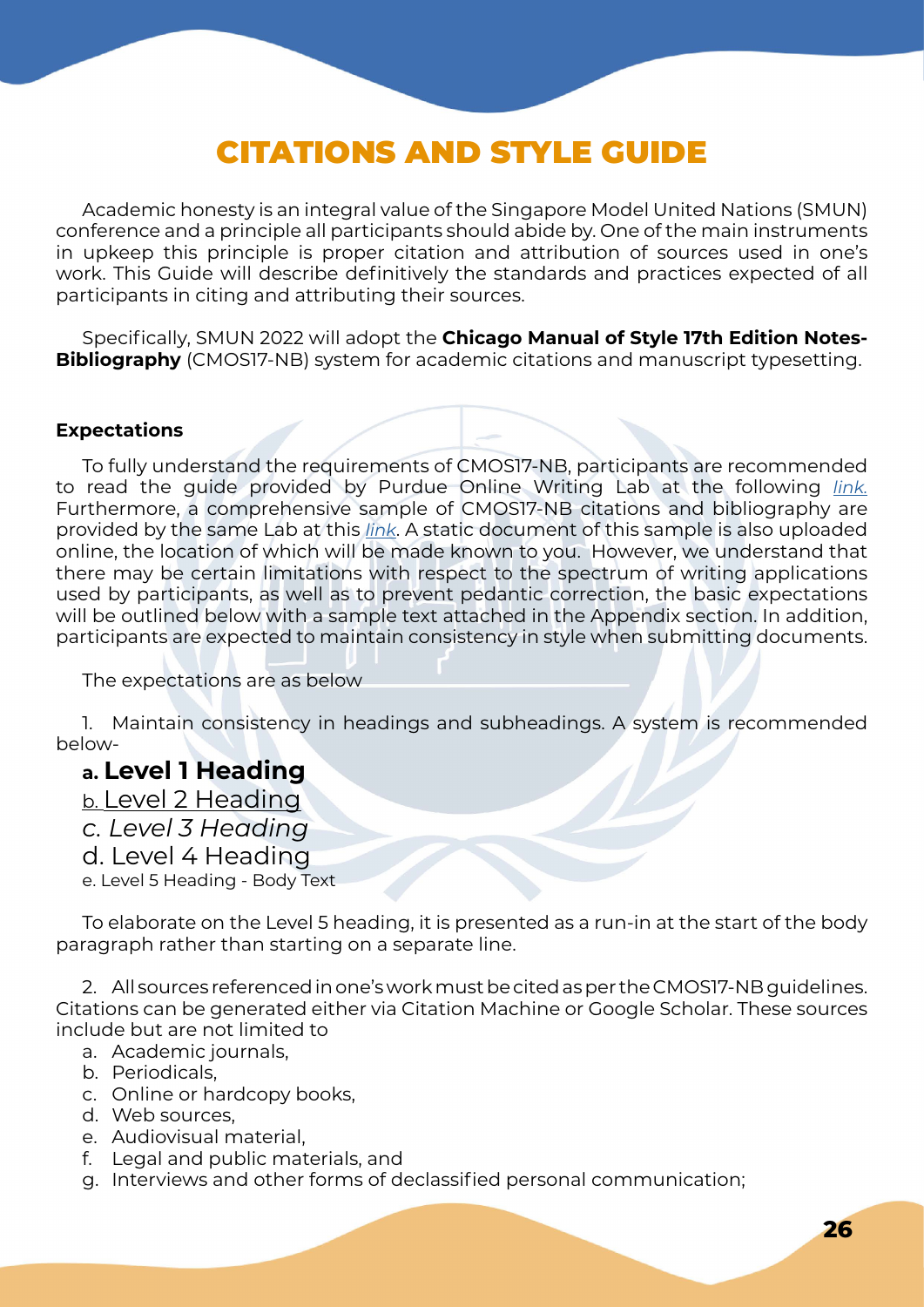3. In CMOS17-NB, the titles of referenced books and periodicals, or in general large works, appearing in the main body of one's work must be formatted in italics with the first letter of every word capitalized. The titles of chapters and articles, or in general smaller works or works contained in a larger work, appearing in the main body of one's work must be formatted enclosed in double quotation marks with the first letter of every word capitalized.

4. In CMOS17-NB, if one chooses to lift a section (i.e. extract content with no change or paraphrasing from the original source), the section lifted must be enclosed within double quotation marks, with a mention of the original source in the same line. If the section lifted is 5 lines or more, the section lifted must begin on a new line and indented from the main body; the section lifted becomes a block quotation.

5. In CMOS17-NB, the cited source shall appear as a footnote, with the note number appearing as a superscript at the end of the sentence or clause after all punctuation in which content was cited from. The citation itself will manifest fully in the footnote of the same page, with the note-number full-sized and followed by a period.

6. In CMOS17-NB, if the same source is cited multiple times throughout the work, the usage of ibid or any other similar shorthand in the footnotes is not advised. Instead, participants should restate the name of the author and work, along with the specific page number, from which it was cited from. This means to say, citations of the same work following the first occurrence shall omit all other information, except for name of work, name of author, and page number.

7. IN CMOS17-NB, the whole corpus of sources used in one's work shall be compiled into a single bibliography at the end of the document. The bibliography will start on a new page and have the heading "Bibliography". Citations must be listed in alphabetical order of the first author's name. The citations must also be formatted with hanging indents.

8. In CMOS17-NB, all images, figures and tables referenced must be placed in the work as soon as possible after they are mentioned, which is generally after the paragraph in which they are referenced. For images, figures and tables, number the attachment (e.g. Table 1, Figure 2, Image 3) and provide a short write-up on what the attachment is in the caption, followed by a credit line (e.g. Photo by … , Data adapted from …).

9. For Creative Commons images, follow the Creative Commons attribution guidelines and double-check the Creative Commons License before using the said work. For attributions, the image caption should end with a short credit line similar to that in 8.. Full Creative Commons attributions will appear at the end of the work under another section titled "Multimedia Attributions and Credits".

This guide serves to summarize the basic expectations of style and citations at SMUN 2022. Failure to do so will result in an investigation and incur penalties as described in the Plagiarism Policy section.

**27**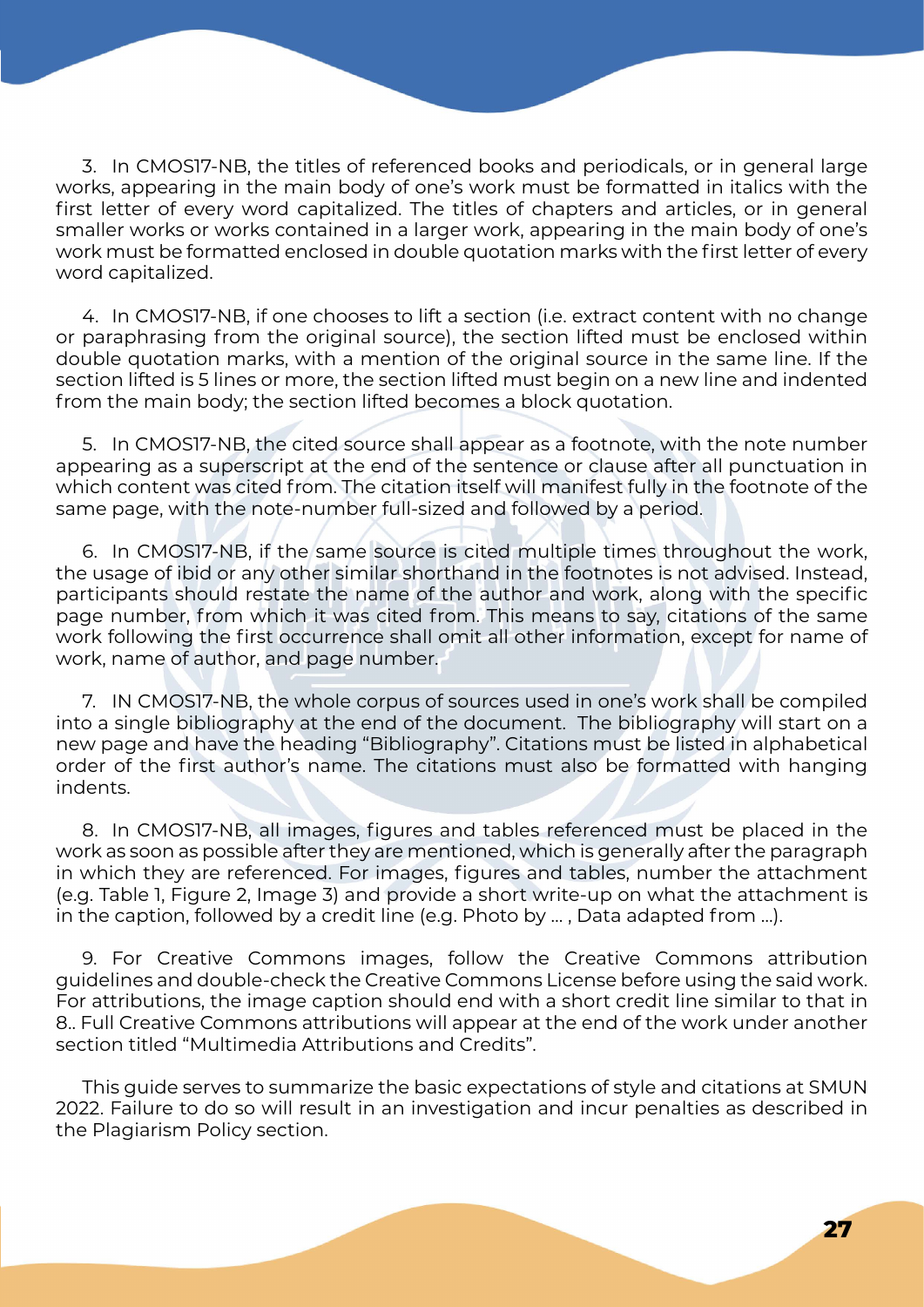### DELEGATE ASSESSMENT RUBRICS

<span id="page-27-0"></span>Academic standards can mean different things to different people, which poses a challenge when one seeks to realise consistency in the application of said standards. Given that SMUN has and always will be the conference that maintains and elevates those standards, the Delegate Assessment Rubric (DAR) is thus drafted to codify these standards for delegates to work towards.

In line with conventional expectations of Model United Nations, the DAR assess delegates  $on -$ 

- 1. Research and Content
- 2. Oratory Skill and Mannerism
- 3. Diplomatic and Negotiation Skill

#### **Rubrics Breakdown**

Conventionally, a Delegate can expect to be assessed based on the four main criteria below (1) Consistency of Stance, (2) Content, (3) Delivery and Engagement, (4) Diplomatic Skill

Such conventional markers of performance will be incorporated into SMUN 2022's DAR, whereby

(1) Consistency of Stance and (2) Content is subsumed under Research and Content , (3) Delivery and Engagement is subsumed under Oratory Skills and Mannerisms, and (4) Diplomatic Skill is expanded to Diplomatic And Negotiation Skill. The following sections

will further explain the three main criteria considered in the DAR

#### Research and Content

This segment should be a reflection of the delegate's preparedness when it comes to both issues within the topic, as well as his or her own country's weaknesses and abilities. This can extend to the appropriateness of content within rebuttals, content within speeches, a knowledge of reconcilable differences and areas of the topic that should and must be debated.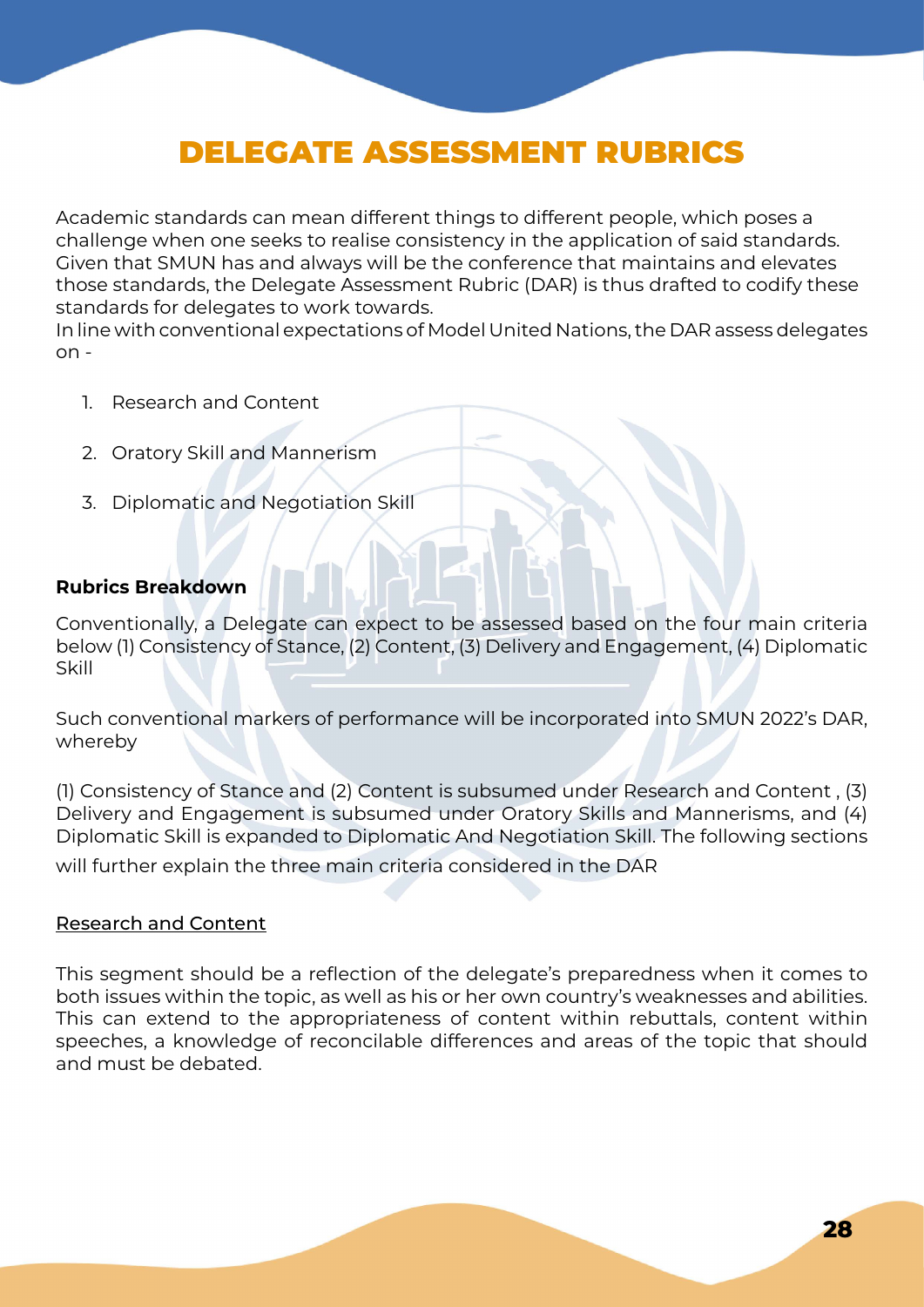#### Oratory Skills and Mannerisms

This segment should measure the delegate's quality of speech. Expectations would include, audibility, clarity of language, speed and structure of speech, the convincingness (to be discussed) of the speech, and the ability to attain and hold attention. A second characteristic to be added into this segment would be the conduct of the delegate during the conference, both in terms of body language and the appropriateness of speech. Use of appropriate language, attitudes and the necessary Rules of procedures will count towards this segment.

#### Diplomatic and Negotiation Ability

The final segment measures the delegate's tact and skill in attempting to achieve a working solution or compromise in the situation. The delegate must demonstrate successful engagement with the various stakeholders, reconcile differences and understand red lines in other delegate stances. The delegate must also demonstrate the ability to remain true to his national interest while pursuing the solutions. Backdoor deals and other such negotiations within the resolution process, as well as playing off delegate rivalries can count towards diplomatic ability, should such attempts be successful. However, the ability to be diplomatic and tactful should be favoured over rigidity, domineering and aggressive mannerisms, though it can be seen that in certain situations the use of such methodologies can work, it must not be a consistent trend to brute force the issues.

#### **Conduct**

Veto factor leading to awards disqualifications. Refer to the Code of Conduct section.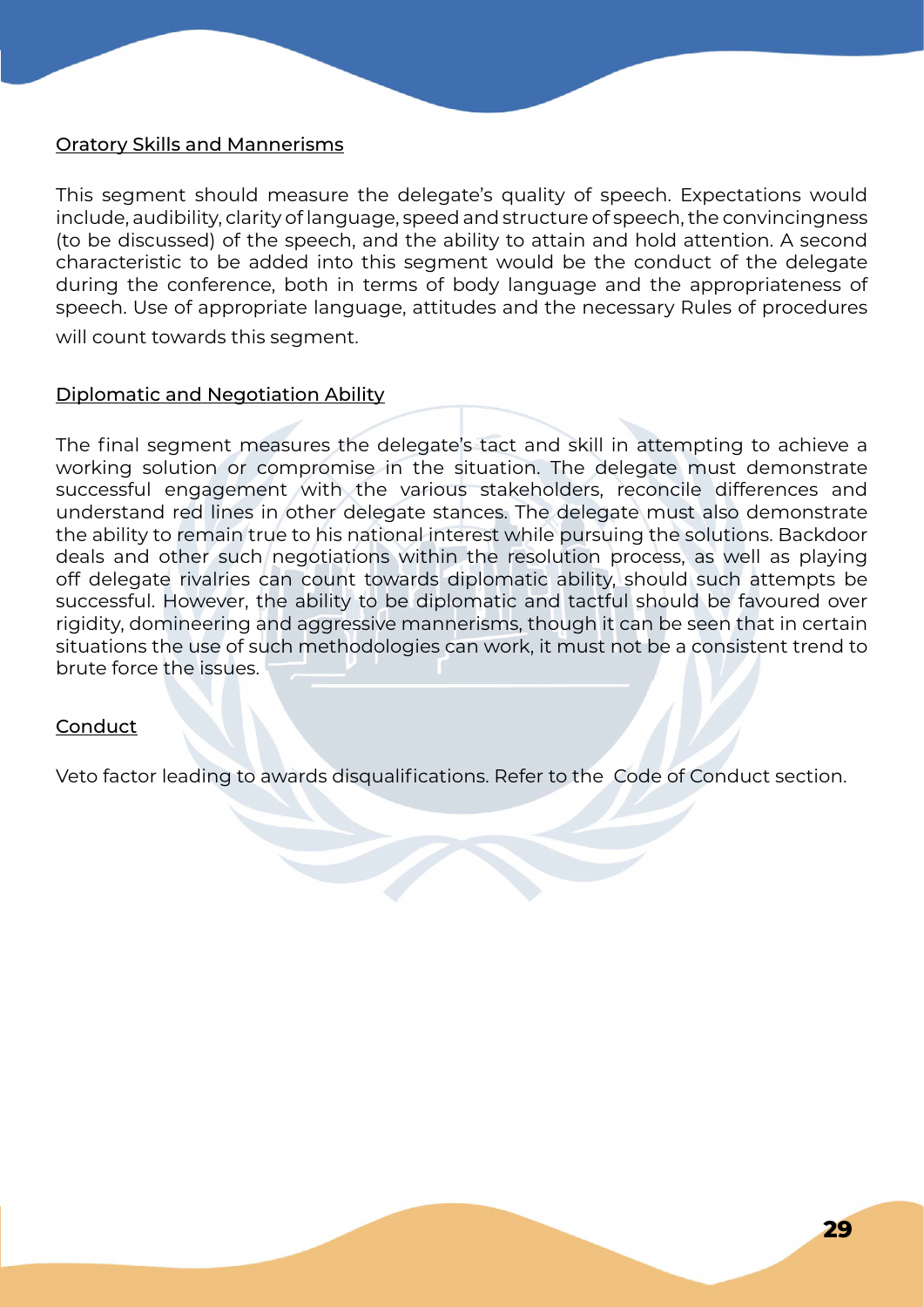#### <span id="page-29-0"></span>**Discretionary Best Delegate (DBD) Policy**

The DBD policy will be reinstated at SMUN 2022, empowering Daises with the discretion to not award a Best Delegate award. This is in line with SMUN's objectives of maintaining academic standards in the circuit and recognizing delegate performance only when it is objectively impressive. The Best Delegate award will be withheld should the Dais find the award contenders to be wholly undeserving of such given these thematic performance

deficits, which include but are not limited to

- a. Significant breakage of stance
- b. Significant isolation and ostracization from traditional allies and blocs
- c. Significant erosion of state interests and objectives throughout proceedings, and especially in the council outcome

At the same time, fairness will be accorded to incoming participants at SMUN 2022 through the following means

#### (1) Accountability

Prior to the conference, the respective council Daises would have done extensive research on the council, topic and attending council members. As such, they would have had a comprehensive and in-depth understanding of each attending member's objectives and endgames. This will be cross-referenced with the participant's conference performance and evaluated with respect to baseline and disqualifying indicators.

#### (2) Consultation

Daises do not have the power to unilaterally withhold the awarding of a Best Delegate award. The decision to do so will be in consultation with the relevant Academics Directors, together with the Deputy Secretary-General (Academics). This ensures the decision is deliberated upon from as many perspectives as possible, such that the decision, if so arrived at, will be prudent and grounded. This serves as a check and balance against an otherwise unfounded call to not award a Best Delegate award.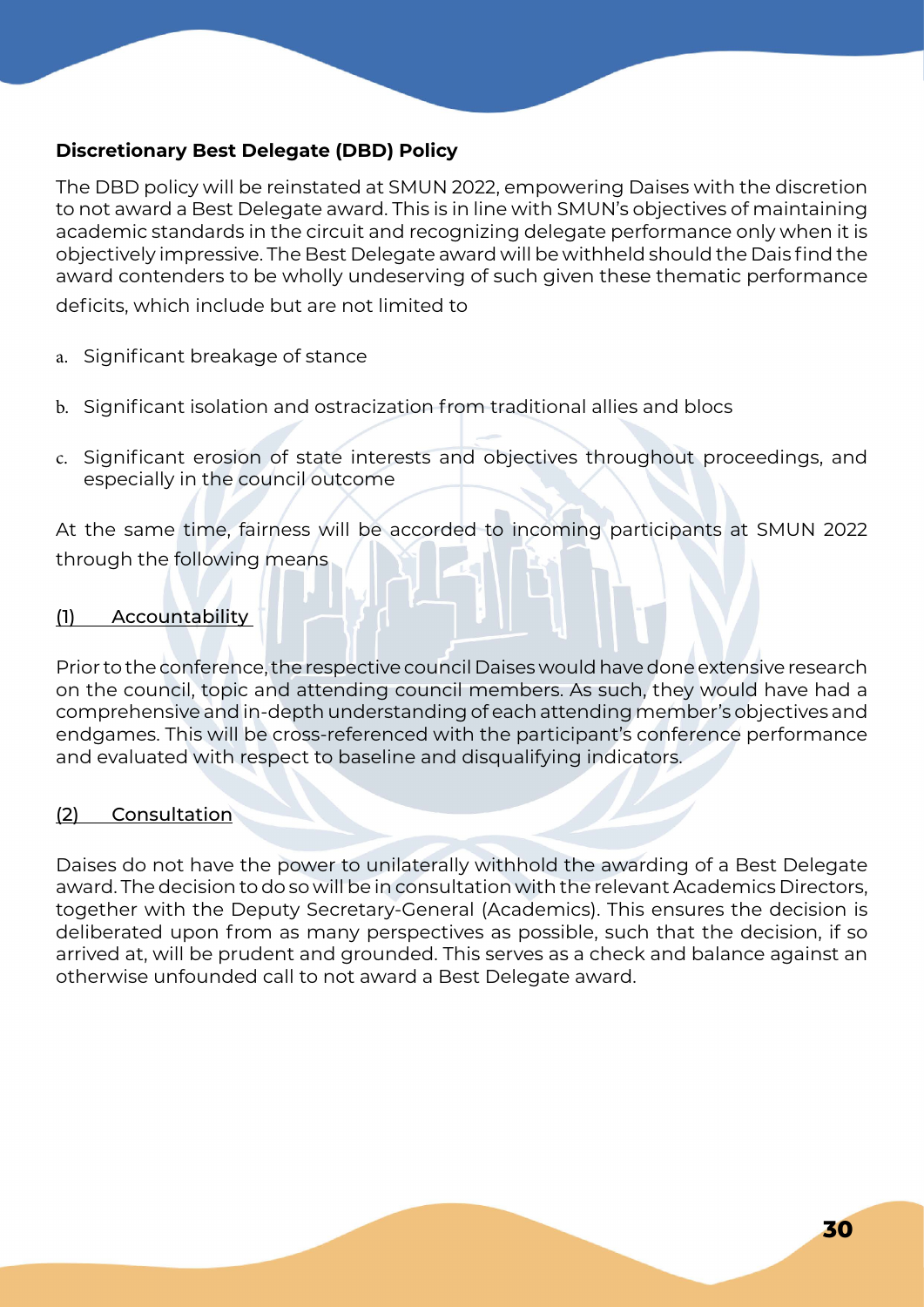#### (3) Transparency

If a decision to not award a Best Delegate is eventually arrived at, the Dais will present this decision and explain the decisionmaking calculus behind it to the Council. Furthermore, questions can be fielded and will be answered to clarify any doubts. The Director and Deputy Secretary-General (Academics) will also be in attendance. This is to ensure that such a decision is communicated to participants with as much transparency as possible,

and that a learning outcome can be taken away.

#### **Frequently Asked Questions**

1. What is the purpose of the DAR?

The DAR is meant to provide a consistent and transparent assessment method to improve the academic quality of Model United Nations in Singapore. By publishing the DAR, it is hoped that delegates will be encouraged to strive toward achievable goals while receiving a constructive appraisal of their performance. In other words, the DAR is designed to reflect the all-rounded characteristics that Singapore Model United Nations (SMUN) envisions an ideal delegate should possess

2. How does the DAR affect awards consideration?

Chairs are expected to utilise the DAR in support of their knowledge, experience, and judgment, in order to provide accurate performance appraisal and identify deserving award winners. Award winners are expected to be the same delegates who attain relatively higher grading bands, although there is no requirement for awards decisions to be restricted to the top performers based on the DAR. Chairs are given the prerogative to present a Best Delegate award, as long as a minimum standard is assessed to have been met.

3. What scoring or tabulation method does the DAR adopt?

The DAR does not rely on any scoring or tabulation method as it is not a point system; instead, it allows chairs to band delegates according to each individual's performance in the committee. The judgment of a single attribute will not bias that of other attributes, and each criterion is considered independently. Each assessment category is not weighted equally; chairs may prioritize different categories according to their respective committee mandate and special Rules of Procedure, where applicable. Please consult your committee chairs for further clarification if necessary.